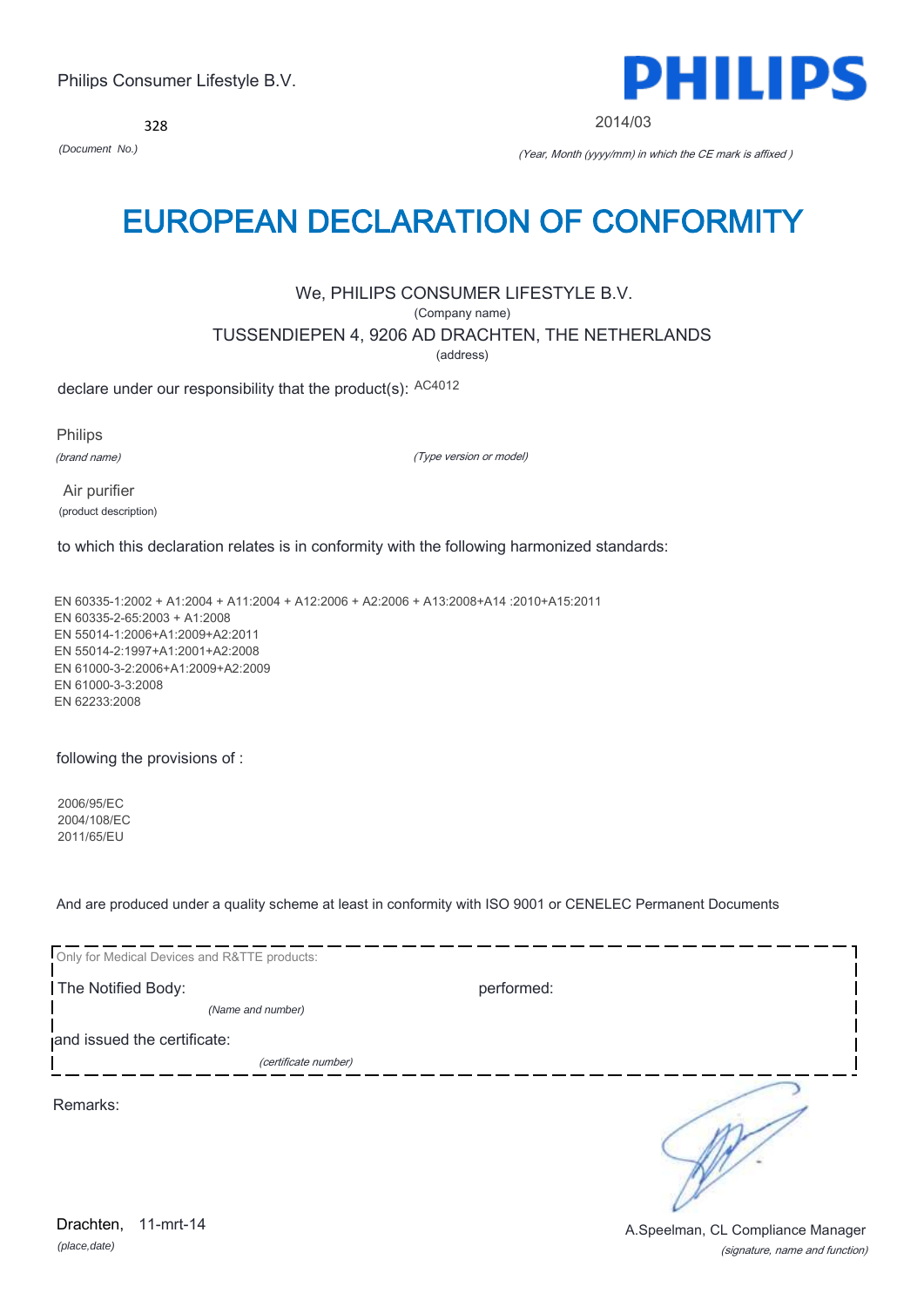328



#### 2014/03

*(Document No. /Bericht Nr. )* (Year, Month (yyyy/mm) in which the CE mark is affixed /Jahr der CE Zeichenerteilung )

# EUROPEAN DECLARATION OF CONFORMITY

(EG - Konformitätserklärung)

## We, PHILIPS CONSUMER LIFESTYLE B.V.

(Company name / Name)

TUSSENDIEPEN 4, 9206 AD DRACHTEN, THE NETHERLANDS

(address / Anschrift)

declare under our responsibility that the product(s) AC4012

erklären als Verantwortliche, daß folgende(s) elektrische(n) Produkt(e)

Philips

(brand name, Markenname)

(Type version or model, Typenbezeichnung oder Modell )

 Air purifier (product description, Produktbezeichnung)

## to which this declaration relates is in conformity with the following harmonized standards:

(auf die sich diese Konformitätserklärung bezieht, allen nachstehenden hamonisierten Normen entspricht.)

EN 60335-1:2002 + A1:2004 + A11:2004 + A12:2006 + A2:2006 + A13:2008+A14 :2010+A15:2011 EN 60335-2-65:2003 + A1:2008 EN 55014-1:2006+A1:2009+A2:2011 EN 55014-2:1997+A1:2001+A2:2008 EN 61000-3-2:2006+A1:2009+A2:2009 EN 61000-3-3:2008 EN 62233:2008

## following the provisions of :

(Entsprechend den Bestimmungen der)

2006/95/EC 2004/108/EC 2011/65/EU

And are produced under a quality scheme at least in conformity with ISO 9001 or CENELEC Permanent Documents (und die gemäß eines Qualitätsystems produziert werden, dass mindestens der ISO 9001 oder CENELEC Permanent Documents entspricht)

| Only for Medical Devices and R&TTE products: |                                         |                            |                                                             |
|----------------------------------------------|-----------------------------------------|----------------------------|-------------------------------------------------------------|
| The Notified Body:<br>(benannte Stelle)      | (Name and number/ Name und Kennnummer)  | performed:<br>(ausgeführt) | (description of intervention / Beschreibung des Verfahrens) |
| and issued the certificate:                  |                                         |                            |                                                             |
| (und stellen das Zertifikat)                 | (certificate number / Zertifikatnummer) |                            |                                                             |
| Remarks:                                     |                                         |                            |                                                             |

*(place,date / Ort, Datum )* Drachten, 11-mrt-14

(signature, name and function / Unterschrift, Name und Funktion des Unterzeichners ) A.Speelman, CL Compliance Manager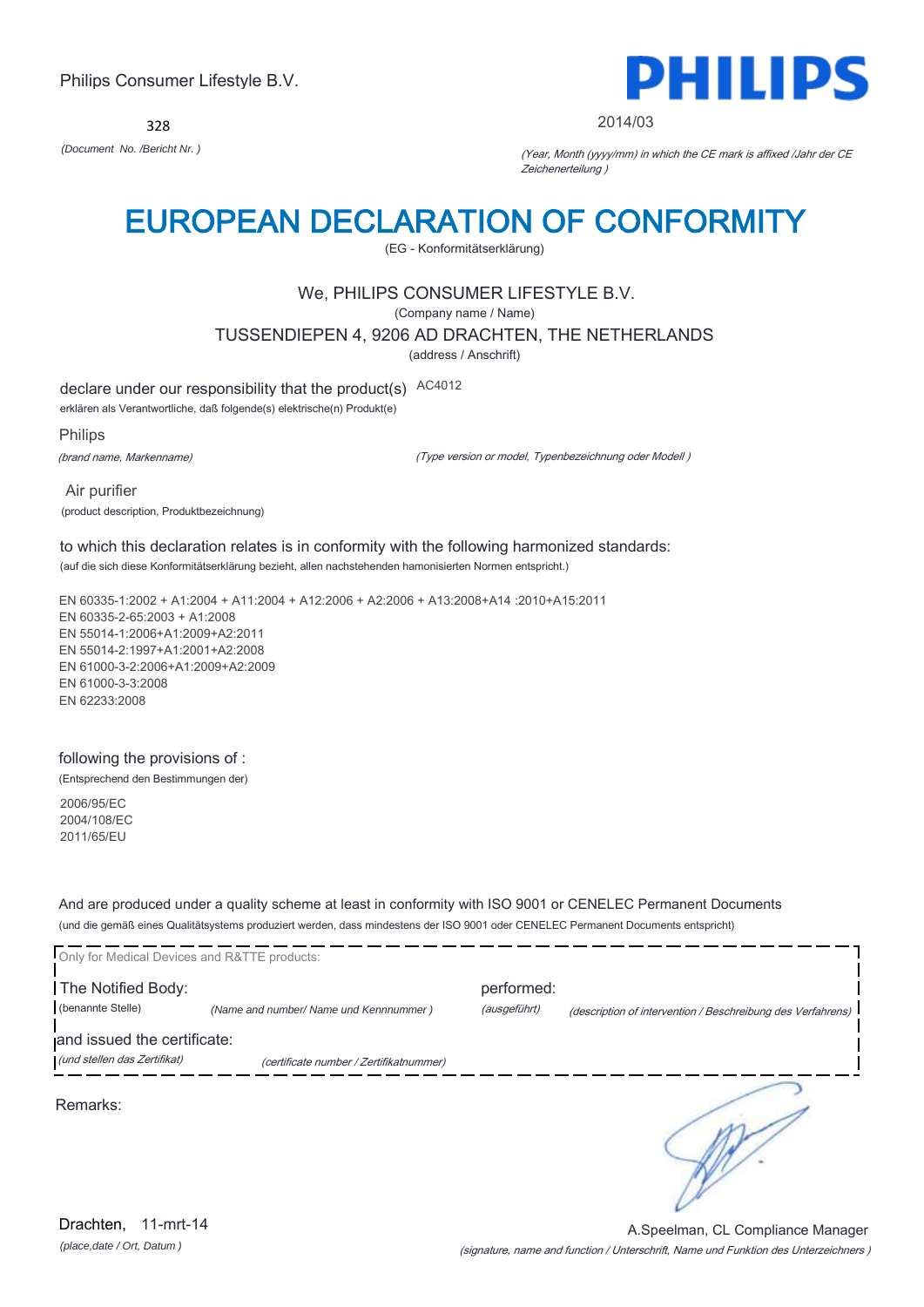328



2014/03

*(Document No. / Numéro du document)* (Year, Month (yyyy/mm) in which the CE mark is affixed / Année/mois (aaaa/mm) au cours de laquelle le marquage CE a été apposé)

## EUROPEAN DECLARATION OF CONFORMITY

(DECLARATION DE CONFORMITE CE)

## We, PHILIPS CONSUMER LIFESTYLE B.V.

(Company name / Nom de l'entreprise)

TUSSENDIEPEN 4, 9206 AD DRACHTEN, THE NETHERLANDS

(address / adresse)

declare under our responsibility that the product(s) AC4012

(déclarons sous notre propre responsabilité que le(s) produit(s))

Philips

(brand name, nom de la marque)

(Type version or model, référence ou modèle)

 Air purifier (product description, description du produit)

to which this declaration relates is in conformity with the following harmonized standards: (auquel cette déclaration se rapporte, est conforme aux normes harmonisées suivantes)

EN 60335-1:2002 + A1:2004 + A11:2004 + A12:2006 + A2:2006 + A13:2008+A14 :2010+A15:2011 EN 60335-2-65:2003 + A1:2008 EN 55014-1:2006+A1:2009+A2:2011 EN 55014-2:1997+A1:2001+A2:2008 EN 61000-3-2:2006+A1:2009+A2:2009 EN 61000-3-3:2008 EN 62233:2008

### following the provisions of :

(conformément aux exigences essentielles et autres dispositions pertinentes de:)

2006/95/EC 2004/108/EC 2011/65/EU

And are produced under a quality scheme at least in conformity with ISO 9001 or CENELEC Permanent Documents (Et sont fabriqués conformément à une qualité au moins conforme à la norme ISO 9001 ou aux Documents Permanents CENELEC)

| Only for Medical Devices and R&TTE products:                |                                             |                            |                                                              |
|-------------------------------------------------------------|---------------------------------------------|----------------------------|--------------------------------------------------------------|
| The Notified Body:<br>(L'Organisme Notifié)                 | (Name and number/ nom et numéro)            | performed:<br>(a effectué) | (description of intervention / description de 'intervention) |
| and issued the certificate:<br>(et a délivré le certificat) | (certificate number / numéro du certificat) |                            |                                                              |
| Remarks:                                                    |                                             |                            |                                                              |

*(place,date / lieu, date)* Drachten. 11-mrt-14

#### (signature, name and function / signature, nom et fonction) A.Speelman, CL Compliance Manager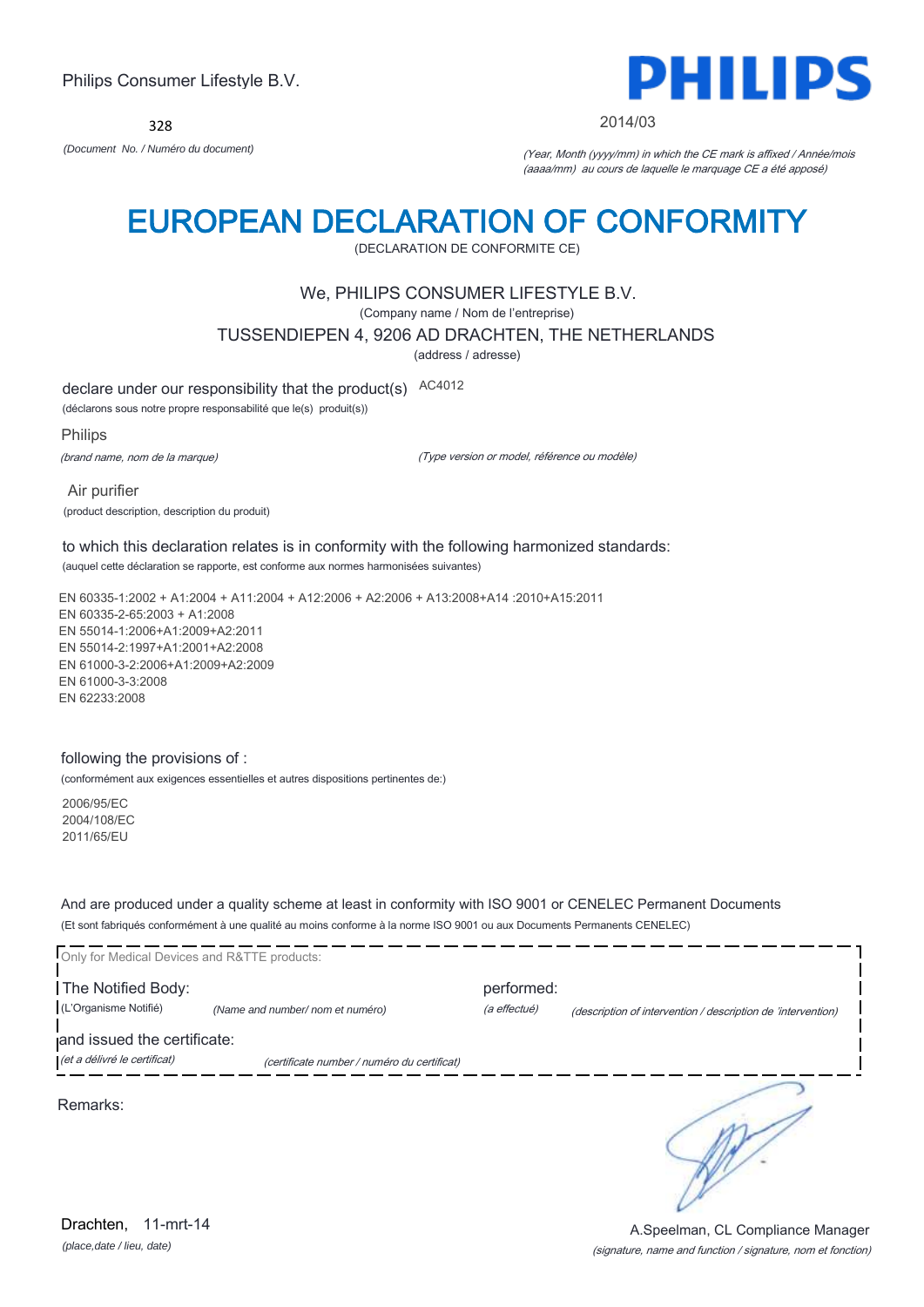328



#### 2014/03

*(Document No. / Documentnummer)* (Year, Month (yyyy/mm) in which the CE mark is affixed / Jaar, maand waarin de CE markering is uitgegeven)

## EUROPEAN DECLARATION OF CONFORMITY

(Europeese Conformiteitsverklaring)

## We, PHILIPS CONSUMER LIFESTYLE B.V.

(Company name / Bedrijfsnaam)

#### TUSSENDIEPEN 4, 9206 AD DRACHTEN, THE NETHERLANDS

(address / adres)

declare under our responsibility that the product(s) AC4012

(verklaren dat onder onze verantwoordelijkheid de product(en))

Philips

(brand name, merknaam)

(Type version or model, typenummer of model)

 Air purifier (product description, productbeschrijving)

to which this declaration relates is in conformity with the following harmonized standards: (waar deze verklaring betrekking op heeft voldoen aan de volgende geharmoniseerde standaarden)

EN 60335-1:2002 + A1:2004 + A11:2004 + A12:2006 + A2:2006 + A13:2008+A14 :2010+A15:2011 EN 60335-2-65:2003 + A1:2008 EN 55014-1:2006+A1:2009+A2:2011 EN 55014-2:1997+A1:2001+A2:2008 EN 61000-3-2:2006+A1:2009+A2:2009 EN 61000-3-3:2008 EN 62233:2008

### following the provisions of :

(volgens de voorwaarden van:)

2006/95/EC 2004/108/EC 2011/65/EU

And are produced under a quality scheme at least in conformity with ISO 9001 or CENELEC Permanent Documents (En worden geproduceerd volgens een kwaliteitsprogramma wat minimaal overeenkomt met ISO9001 of de CENELEC permanente documenten)

Only for Medical Devices and R&TTE products: The Notified Body: performed: (Notified Body) *(Name and number/ Naam en nummer)* (heeft uitgevoerd) (description of intervention / uitgevoerd testprotocol) and issued the certificate: (en heeft een certificaat uitgegeven) (certificate number / nummer van het certificaat) ∍ Remarks:

(signature, name and function / handtekening, naam en functie) A.Speelman, CL Compliance Manager

*(place,date / plaats, datum)* Drachten, 11-mrt-14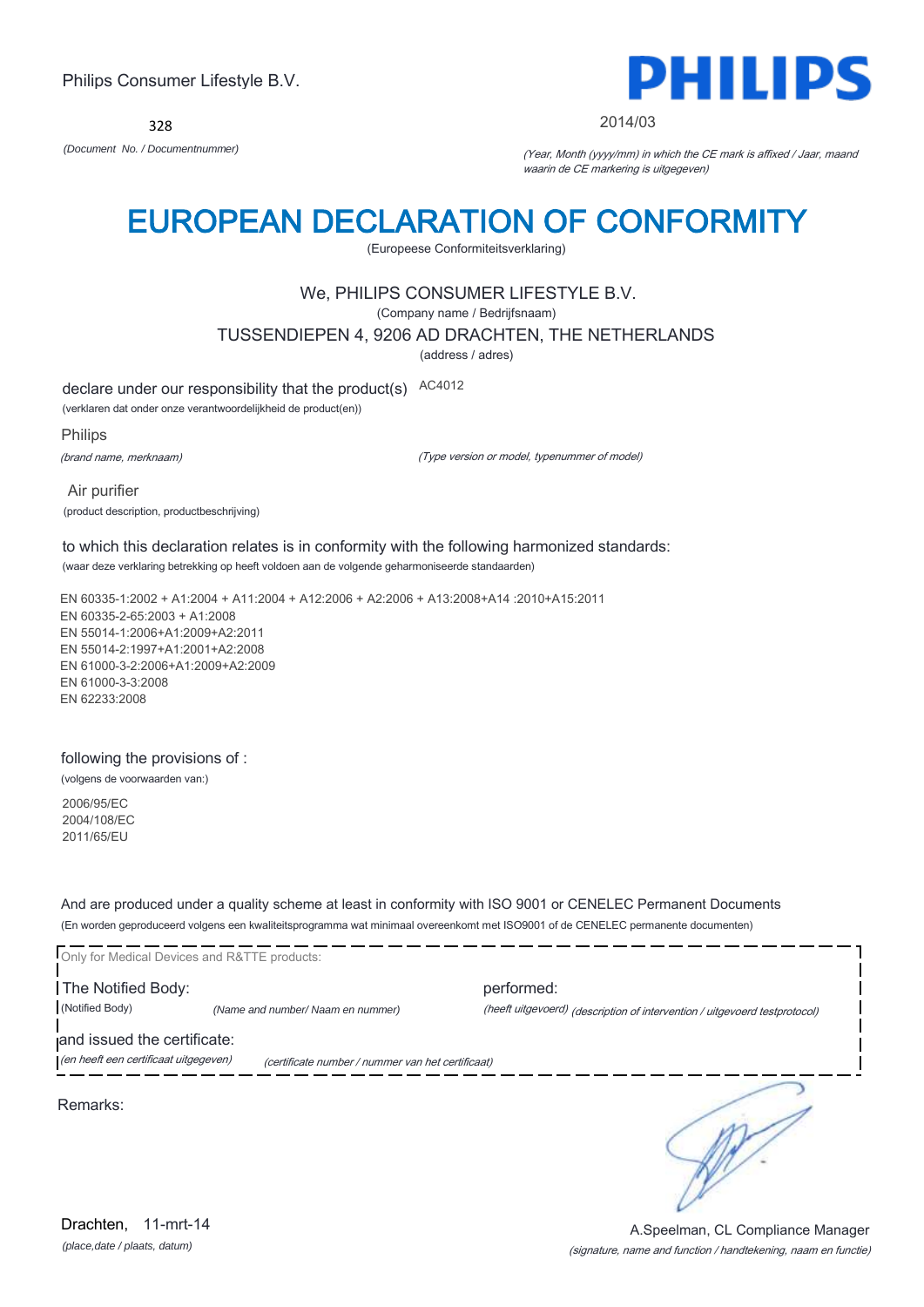328



#### 2014/03

*(Document No. / Číslo zprávy)* (Year, Month (yyyy/mm) in which the CE mark is affixed / Rok udělění známky CE)

# EUROPEAN DECLARATION OF CONFORMITY

(Prohlášení o shodě v EU)

## We, PHILIPS CONSUMER LIFESTYLE B.V.

(Company name / Jméno)

TUSSENDIEPEN 4, 9206 AD DRACHTEN, THE NETHERLANDS

(address / adresa)

declare under our responsibility that the product(s) AC4012

(Prohlašujeme na svou odpovědnost, že elektrický výrobek)

Philips

(brand name, značka)

(Type version or model, Typ verze nebo model)

 Air purifier (product description, popis výrobku)

### to which this declaration relates is in conformity with the following harmonized standards: (na nějž se toto prohlášení vztahuje, je ve shodě s následujícími harmonizovanými normami:)

EN 60335-1:2002 + A1:2004 + A11:2004 + A12:2006 + A2:2006 + A13:2008+A14 :2010+A15:2011 EN 60335-2-65:2003 + A1:2008 EN 55014-1:2006+A1:2009+A2:2011 EN 55014-2:1997+A1:2001+A2:2008 EN 61000-3-2:2006+A1:2009+A2:2009 EN 61000-3-3:2008 EN 62233:2008

#### following the provisions of :

(Následovaných ustanoveními Směrnic:)

2006/95/EC 2004/108/EC 2011/65/EU

And are produced under a quality scheme at least in conformity with ISO 9001 or CENELEC Permanent Documents (A jsou vyráběny v systému řízení kvality minimálně ve shodě s ISO 9001 nebo)

| Only for Medical Devices and R&TTE products: |                                          |            |                                               |
|----------------------------------------------|------------------------------------------|------------|-----------------------------------------------|
| The Notified Body:                           |                                          | performed: |                                               |
| (Kompetentní orgán)                          | (Name and number/ Název a číslo)         | (provedl)  | (description of intervention / popis operace) |
| and issued the certificate:                  |                                          |            |                                               |
| (a vydal certifikát,)                        | (certificate number / číslo certifikátu) |            |                                               |
| Remarks:                                     |                                          |            |                                               |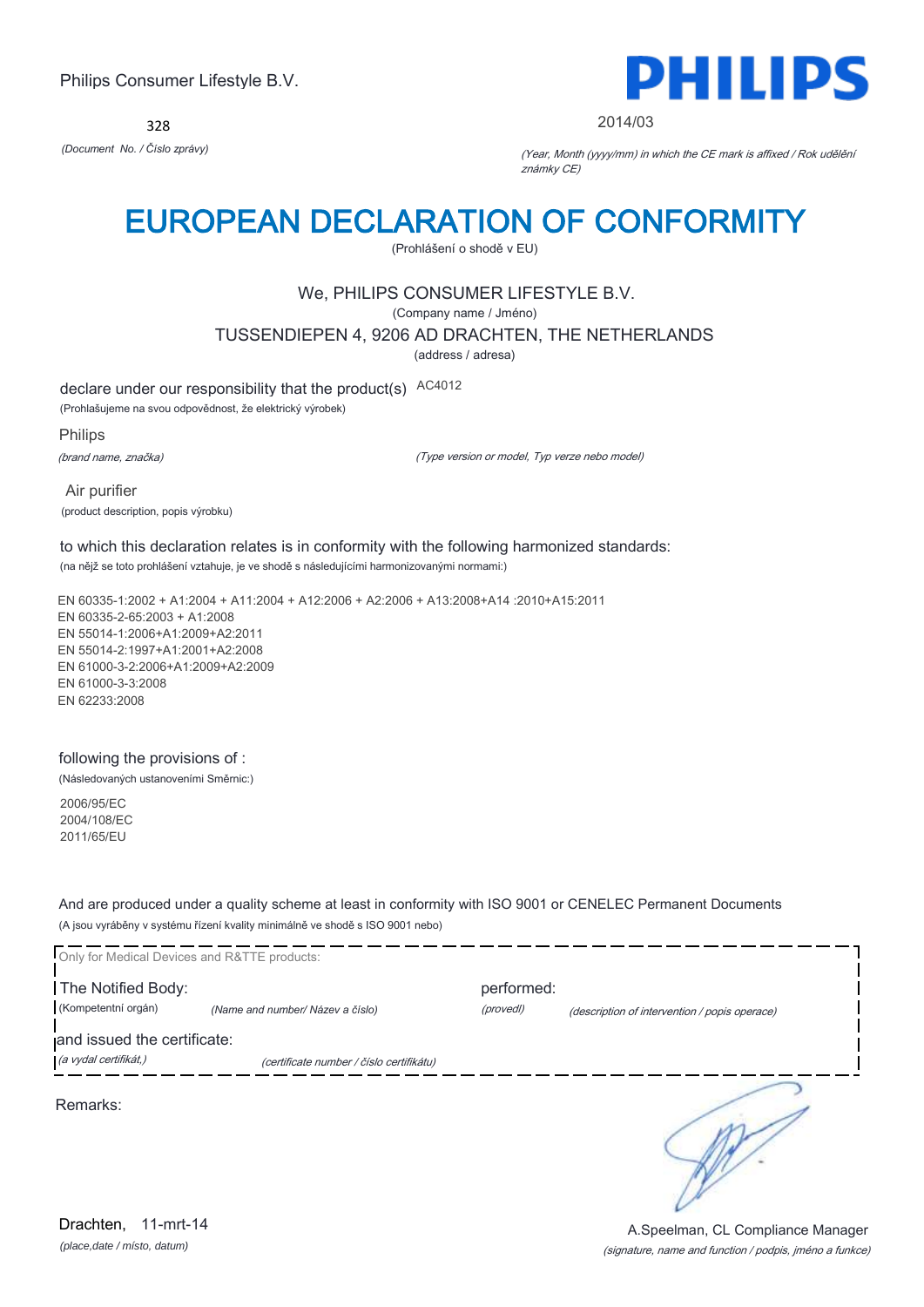328



2014/03

*(Document No. / Rapportnummer)* (Year, Month (yyyy/mm) in which the CE mark is affixed / Årstal for påhæftning af CE-mærkningen)

## EUROPEAN DECLARATION OF CONFORMITY

(EU KONFORMITETSERKLÆRING)

## We, PHILIPS CONSUMER LIFESTYLE B.V.

(Company name / Virksomhedens navn)

TUSSENDIEPEN 4, 9206 AD DRACHTEN, THE NETHERLANDS

(address / adresse)

declare under our responsibility that the product(s) AC4012

(Erklærer i henhold til vores ansvar, at de(t) elektriske produkt(er))

Philips

(brand name, navn på varemærke)

(Type version or model, type eller model)

 Air purifier (product description, produktbeskrivelse)

to which this declaration relates is in conformity with the following harmonized standards: (til hvilke(t) denne erklæring relaterer sig, er i konformitet med følgende harmoniserede standarder)

EN 60335-1:2002 + A1:2004 + A11:2004 + A12:2006 + A2:2006 + A13:2008+A14 :2010+A15:2011 EN 60335-2-65:2003 + A1:2008 EN 55014-1:2006+A1:2009+A2:2011 EN 55014-2:1997+A1:2001+A2:2008 EN 61000-3-2:2006+A1:2009+A2:2009 EN 61000-3-3:2008 EN 62233:2008

### following the provisions of :

(Opfylder de ufravigelige krav og øvrige forskrifter i)

2006/95/EC 2004/108/EC 2011/65/EU

And are produced under a quality scheme at least in conformity with ISO 9001 or CENELEC Permanent Documents (Og er produceret i en kvalitet, der, som minimum, opfylder kravene i ISO 9001-standarden eller CENELEC's permanente dokumenter)

| Only for Medical Devices and R&TTE products:   |                                         |                                                                                            |  |
|------------------------------------------------|-----------------------------------------|--------------------------------------------------------------------------------------------|--|
| The Notified Body:<br>(Det Notificerede Organ) | (Name and number/Navn og nummer)        | performed:<br>(har gennemført) (description of intervention / beskrivelse af intervention) |  |
| and issued the certificate:                    |                                         |                                                                                            |  |
| (og udstedt erklæringen)                       | (certificate number / erklæringsnummer) |                                                                                            |  |
|                                                |                                         |                                                                                            |  |

Remarks:

*(place,date / sted, dato)* Drachten, 11-mrt-14

#### (signature, name and function / Signatur, navn og titel) A.Speelman, CL Compliance Manager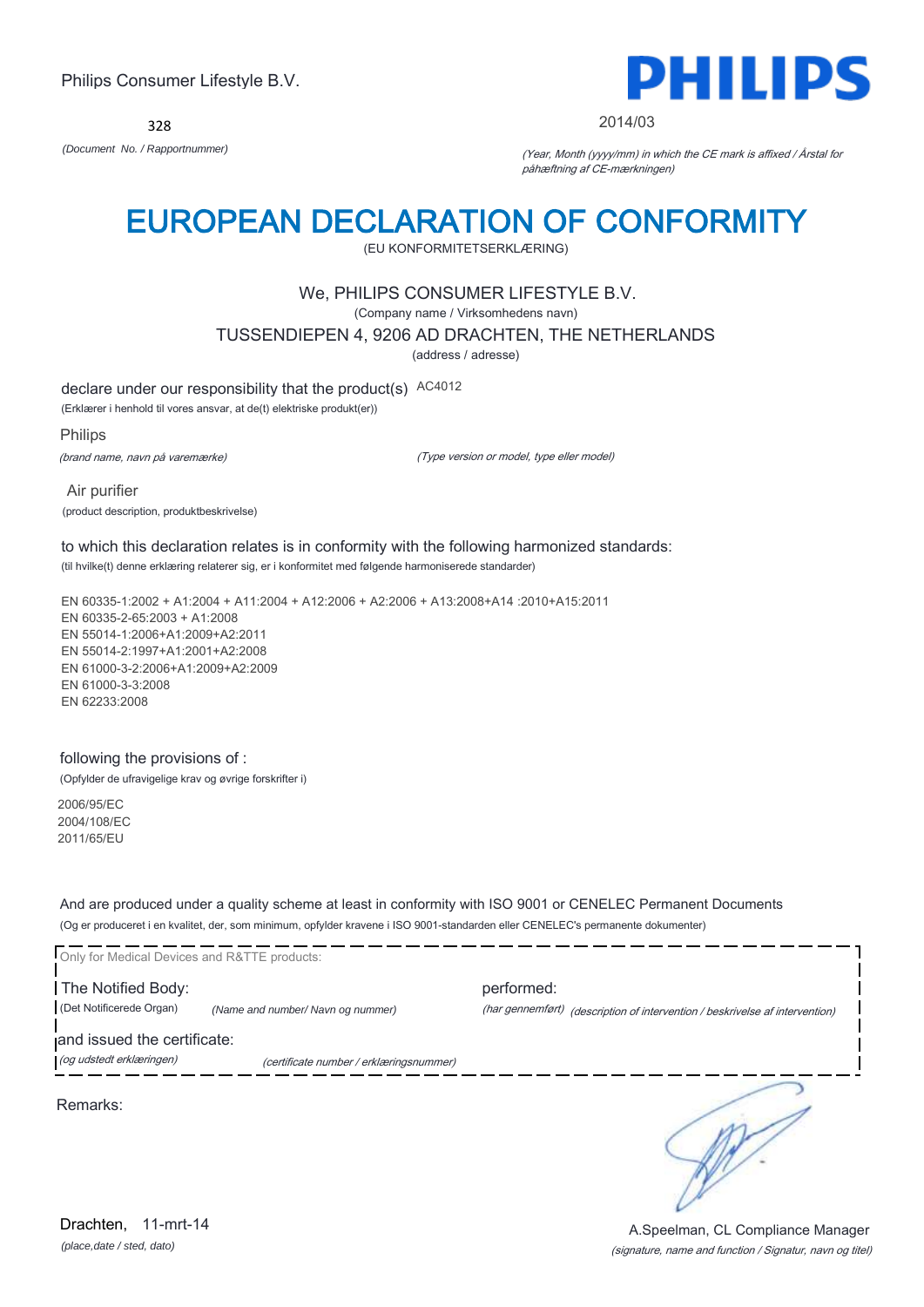328



#### 2014/03

*(Document No. / Documento nº.)* (Year, Month (yyyy/mm) in which the CE mark is affixed / Año en el que se incluye el marcado CE))

## EUROPEAN DECLARATION OF CONFORMITY

(EU DECLARACIÓN CE DE CONFORMIDAD)

## We, PHILIPS CONSUMER LIFESTYLE B.V.

(Company name / Nombre compaña )

TUSSENDIEPEN 4, 9206 AD DRACHTEN, THE NETHERLANDS

(address / dirección )

declare under our responsibility that the product(s): AC4012

(Declaramos bajo nuestra propia responsabilidad que el (los) producto(s):

Philips

(brand name, nombre de la marca)

(Type version or model, Referencia o modelo)

 Air purifier (product description, descripción del producto )

to which this declaration relates is in conformity with the following harmonized standards: (Al que hace referencia esta declaración cumple con las siguientes normas armonizadas)

EN 60335-1:2002 + A1:2004 + A11:2004 + A12:2006 + A2:2006 + A13:2008+A14 :2010+A15:2011 EN 60335-2-65:2003 + A1:2008 EN 55014-1:2006+A1:2009+A2:2011 EN 55014-2:1997+A1:2001+A2:2008 EN 61000-3-2:2006+A1:2009+A2:2009 EN 61000-3-3:2008 EN 62233:2008

### following the provisions of :

(Siguiendo las disposiciones relativas a:)

2006/95/EC 2004/108/EC 2011/65/EU

And are produced under a quality scheme at least in conformity with ISO 9001 or CENELEC Permanent Documents (Y se fabrican conforme a una calidad al menos conforme a la norma ISO 9001 o a los Documentos Permanentes CENELEC)

| Only for Medical Devices and R&TTE products:    |                                              |                            |                                                                |
|-------------------------------------------------|----------------------------------------------|----------------------------|----------------------------------------------------------------|
| The Notified Body:<br>(El organismo notificado) | (Name and number/ Nombre y número)           | performed:<br>(realizador) | (description of intervention / descripción de la intervención) |
| and issued the certificate:                     |                                              |                            |                                                                |
| (Y expidió el certificado)                      | (certificate number / número de certificado) |                            |                                                                |
| Remarks:                                        |                                              |                            |                                                                |

*(place,date / lugar, fecha)* Drachten, 11-mrt-14

(signature, name and function / firma, nombre y cargo ) A.Speelman, CL Compliance Manager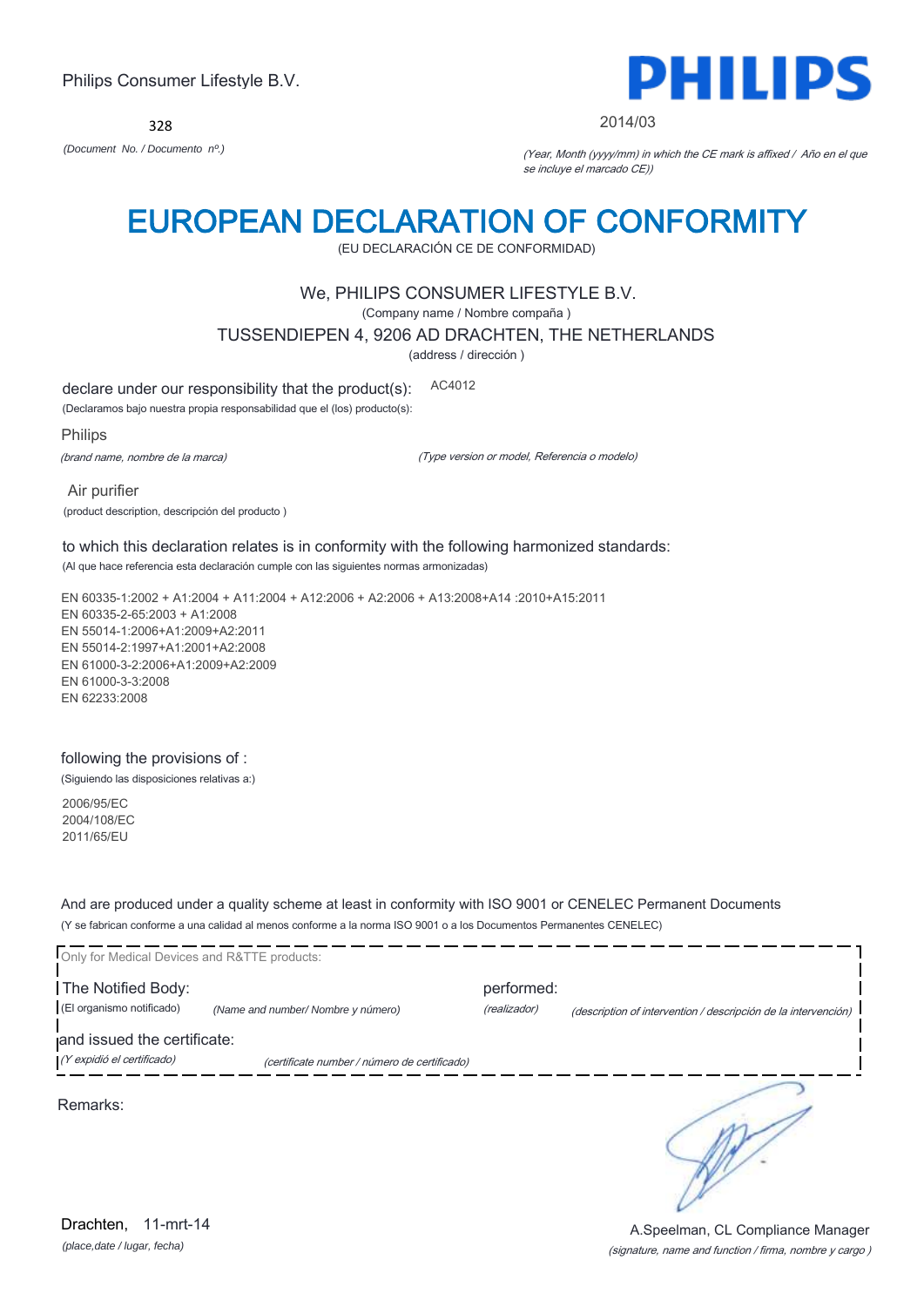328



2014/03

*(Document No. / Raportti nr.)* (Year, Month (yyyy/mm) in which the CE mark is affixed / CE merkinnän myöntämisvuosi)

## EUROPEAN DECLARATION OF CONFORMITY

(Vaatimustenmukaisuusvakuutus)

## We, PHILIPS CONSUMER LIFESTYLE B.V.

(Company name / Nimi)

TUSSENDIEPEN 4, 9206 AD DRACHTEN, THE NETHERLANDS

(address / Osoite)

declare under our responsibility that the product(s) AC4012

(Ilmoitus seuraavista vastuullamme olevista sähkötuotteista:)

Philips

(brand name, Brändinimi)

(Type version or model, Tyypi, versio tai malli)

 Air purifier (product description, Tuotekuvaus)

to which this declaration relates is in conformity with the following harmonized standards: (Tämä vakuutus on yhdenmukainen seuraavien harmonisointistandardien kanssa)

EN 60335-1:2002 + A1:2004 + A11:2004 + A12:2006 + A2:2006 + A13:2008+A14 :2010+A15:2011 EN 60335-2-65:2003 + A1:2008 EN 55014-1:2006+A1:2009+A2:2011 EN 55014-2:1997+A1:2001+A2:2008 EN 61000-3-2:2006+A1:2009+A2:2009 EN 61000-3-3:2008 EN 62233:2008

### following the provisions of :

(Seuraavien määräysten mukaisesti)

2006/95/EC 2004/108/EC 2011/65/EU

And are produced under a quality scheme at least in conformity with ISO 9001 or CENELEC Permanent Documents (Ja on tuotettu seuraavien laatujärjestelmien mukaisesti : ISO 9001 ja CENELEC asiakirjat)

| Only for Medical Devices and R&TTE products:        |                                             |                             |                                                     |
|-----------------------------------------------------|---------------------------------------------|-----------------------------|-----------------------------------------------------|
| The Notified Body:<br>(Ilmoitettu laitos)           | (Name and number/ Nimi ja numero)           | performed:<br>(suoritetaan) | (description of intervention / toimenpiteen kuvaus) |
| and issued the certificate:<br>(Todistuksen antaja) | (certificate number / Sertifikaatin numero) |                             |                                                     |
| Remarks:                                            |                                             |                             |                                                     |
|                                                     |                                             |                             |                                                     |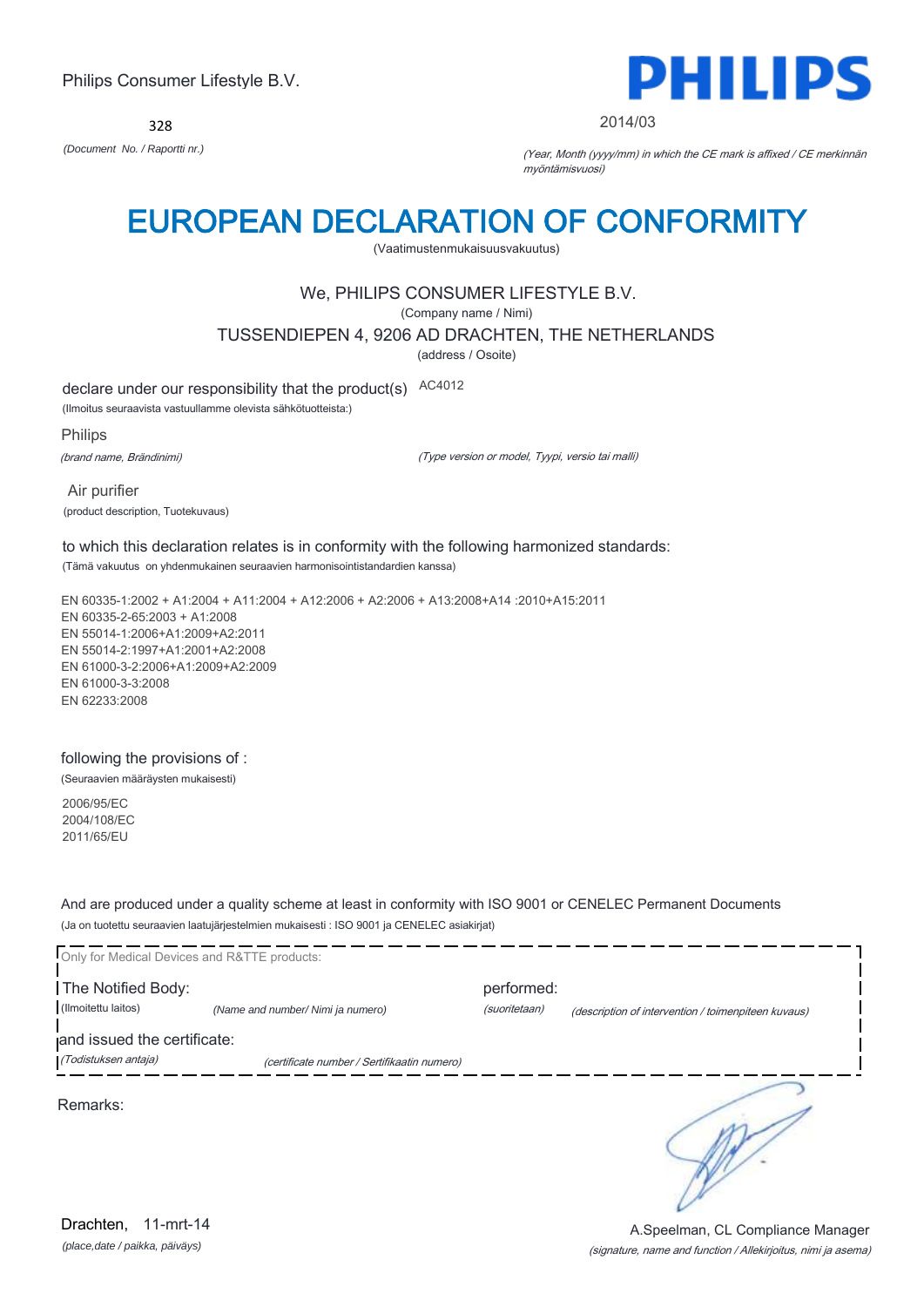328



#### 2014/03

*(Document No. / Jelentés száma)* (Year, Month (yyyy/mm) in which the CE mark is affixed / A CE jelzés feltüntetésének éve)

# EUROPEAN DECLARATION OF CONFORMITY

(EC MEGFELELŐSÉGI NYILATKOZAT)

## We, PHILIPS CONSUMER LIFESTYLE B.V.

(Company name / Név)

TUSSENDIEPEN 4, 9206 AD DRACHTEN, THE NETHERLANDS

(address / cím)

declare under our responsibility that the product(s) AC4012

(Felelőssége tudatában nyilatkozik, hogy az alábbi elektronikai termék(ek))

Philips

(brand name, márkanév)

(Type version or model, Típusváltozat vagy modell)

 Air purifier (product description, termék megnevezése)

to which this declaration relates is in conformity with the following harmonized standards: (Az ezen nyilatkozatban foglaltak szerint megfelel(nek) a következő harmonizált szabványoknak)

EN 60335-1:2002 + A1:2004 + A11:2004 + A12:2006 + A2:2006 + A13:2008+A14 :2010+A15:2011 EN 60335-2-65:2003 + A1:2008 EN 55014-1:2006+A1:2009+A2:2011 EN 55014-2:1997+A1:2001+A2:2008 EN 61000-3-2:2006+A1:2009+A2:2009 EN 61000-3-3:2008 EN 62233:2008

### following the provisions of :

(Követve a következő ajánlásokat)

2006/95/EC 2004/108/EC 2011/65/EU

And are produced under a quality scheme at least in conformity with ISO 9001 or CENELEC Permanent Documents (legalább az ISO 9001-nek megfelelően vagy)



*(place,date / hely, dátum)* Drachten, 11-mrt-14

(signature, name and function / aláírás, név és beosztás) A.Speelman, CL Compliance Manager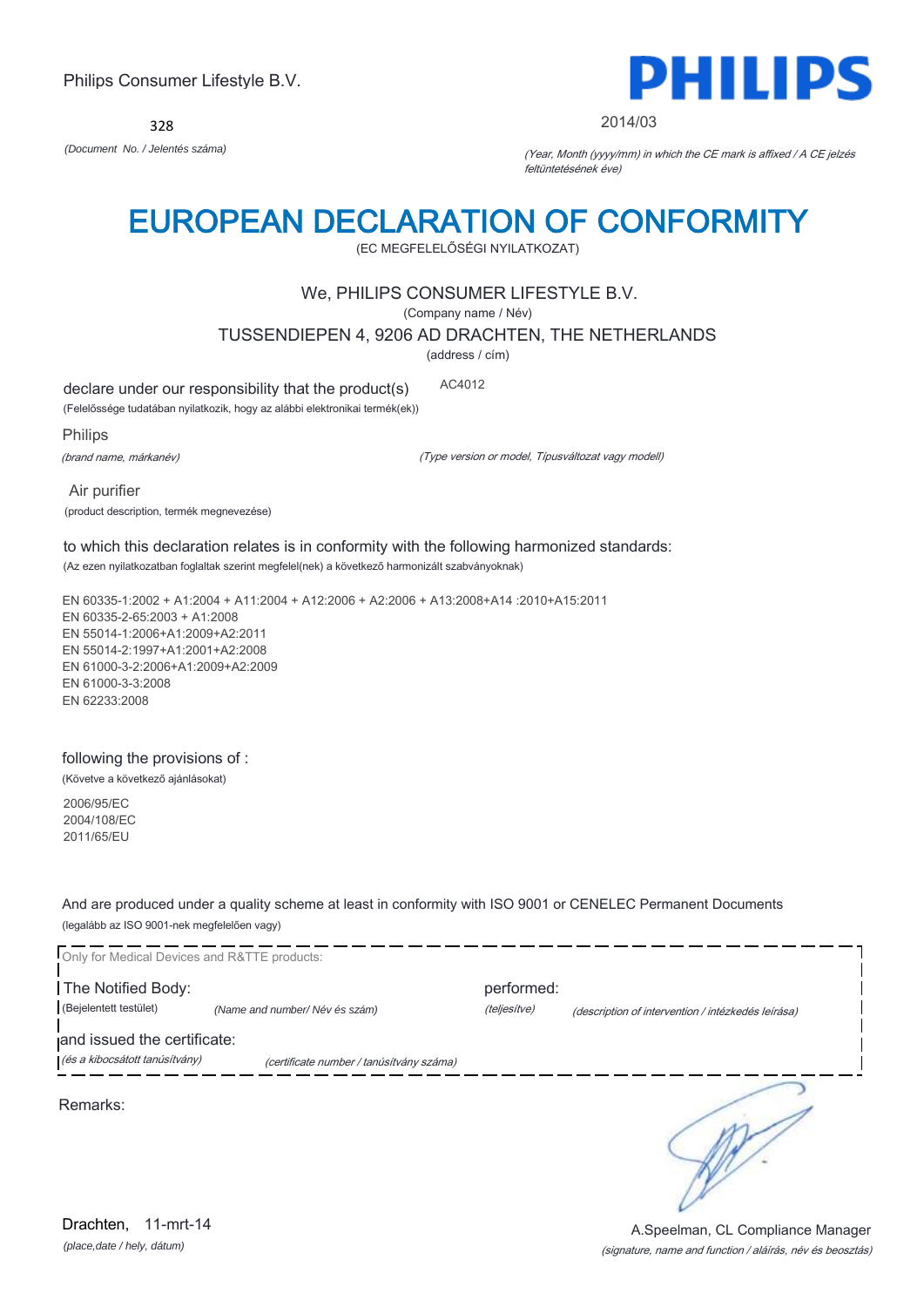328



#### 2014/03

*(Document No. / Report Numero )* (Year, Month (yyyy/mm) in which the CE mark is affixed / Anno di apposizione della marcatura CE)

## EUROPEAN DECLARATION OF CONFORMITY

(DICHIARAZIONE DI CONFORMITA' CE )

### We, PHILIPS CONSUMER LIFESTYLE B.V.

(Company name / denominazione sociale)

TUSSENDIEPEN 4, 9206 AD DRACHTEN, THE NETHERLANDS

(address / sede)

declare under our responsibility that the product(s): AC4012

(dichiara sotto la propria responsabilità che il /i Prodotto /i elettrico/i)

Philips

(brand name, marchio)

(Type version or model, modello o versione )

 Air purifier (product description, descrizione del prodotto)

## to which this declaration relates is in conformity with the following harmonized standards:

(al quale la presente dichiarazione si riferisce è conforme alle seguenti norme tecniche armonizzate)

EN 60335-1:2002 + A1:2004 + A11:2004 + A12:2006 + A2:2006 + A13:2008+A14 :2010+A15:2011 EN 60335-2-65:2003 + A1:2008 EN 55014-1:2006+A1:2009+A2:2011 EN 55014-2:1997+A1:2001+A2:2008 EN 61000-3-2:2006+A1:2009+A2:2009 EN 61000-3-3:2008 EN 62233:2008

#### following the provisions of :

(secondo le disposizioni della )

2006/95/EC 2004/108/EC 2011/65/EU

And are produced under a quality scheme at least in conformity with ISO 9001 or CENELEC Permanent Documents (e i processi produttivi seguono un sistema qualità conforme almeno alla norma ISO 9001 o ai documenti permanenti CENELEC)

| Only for Medical Devices and R&TTE products:            |                                               |                             |                                                             |
|---------------------------------------------------------|-----------------------------------------------|-----------------------------|-------------------------------------------------------------|
| The Notified Body:<br>(L'ente certificatore notificato) | (Name and number/ denominazione e numero)     | performed:<br>(ha eseguito) | (description of intervention / descrizione dell'intervento) |
| and issued the certificate:                             |                                               |                             |                                                             |
| (ed emesso il certificato)                              | (certificate number / numero del certificato) |                             |                                                             |
| Remarks:                                                |                                               |                             |                                                             |

*(place,date / luogo e data)* Drachten, 11-mrt-14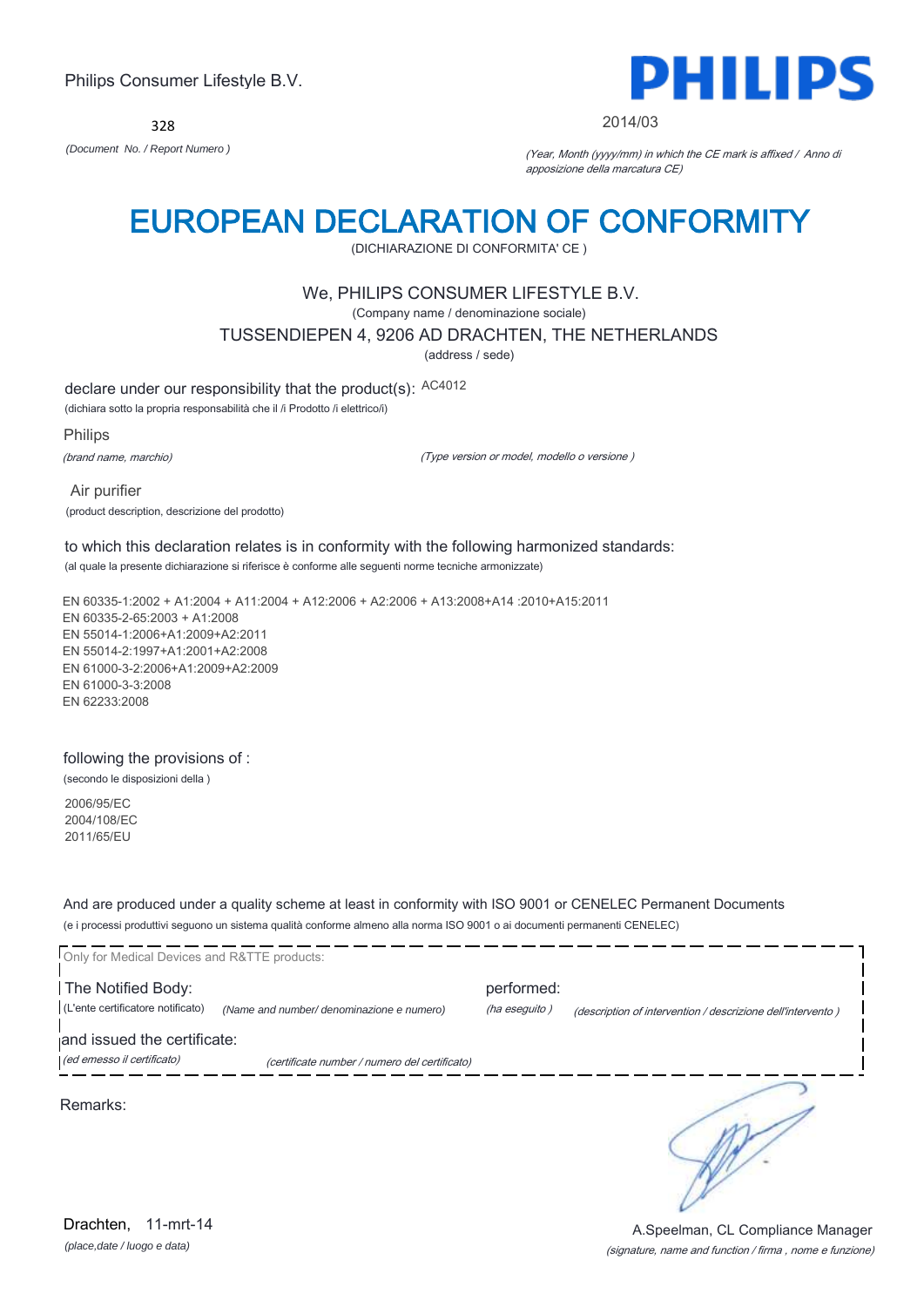328



2014/03

*(Document No. / Pranešimo Nr.)* (Year, Month (yyyy/mm) in which the CE mark is affixed / Metai, kada CE patvirtino)

## EUROPEAN DECLARATION OF CONFORMITY

(EC ATITIKTIES DEKLARACIJA)

## We, PHILIPS CONSUMER LIFESTYLE B.V.

(Company name / Pavadinimas)

TUSSENDIEPEN 4, 9206 AD DRACHTEN, THE NETHERLANDS

(address / adresas)

declare under our responsibility that the product(s) AC4012

(Deklaruojame, kad elektronikos gaminys (-iai):)

Philips

(brand name, firmos ženklo pavadinimas )

(Type version or model, Tipas arba modelis)

 Air purifier (product description, gaminio aprašymas)

to which this declaration relates is in conformity with the following harmonized standards:

(Pagal šią deklaraciją atitinka toliau nurodytus standartus:)

EN 60335-1:2002 + A1:2004 + A11:2004 + A12:2006 + A2:2006 + A13:2008+A14 :2010+A15:2011 EN 60335-2-65:2003 + A1:2008 EN 55014-1:2006+A1:2009+A2:2011 EN 55014-2:1997+A1:2001+A2:2008 EN 61000-3-2:2006+A1:2009+A2:2009 EN 61000-3-3:2008 EN 62233:2008

### following the provisions of :

(Atitinka tokias nuostatas:)

2006/95/EC 2004/108/EC 2011/65/EU

And are produced under a quality scheme at least in conformity with ISO 9001 or CENELEC Permanent Documents (Pagaminta atitinkant visus kokybės reikalavimus pagal ISO 9001 ar CENELEC nuolatinius dokumentus)

| Only for Medical Devices and R&TTE products: |                                            |            |                                                         |
|----------------------------------------------|--------------------------------------------|------------|---------------------------------------------------------|
| The Notified Body:                           |                                            | performed: |                                                         |
| (Informuota istaiga)                         | (Name and number/ Pavadinimas ir numeris)  | (atlikta)  | (description of intervention / intervencijos aprašymas) |
| and issued the certificate:                  |                                            |            |                                                         |
| (Sertifikatas išleistas)                     | (certificate number / sertifikato numeris) |            |                                                         |
| Remarks:                                     |                                            |            |                                                         |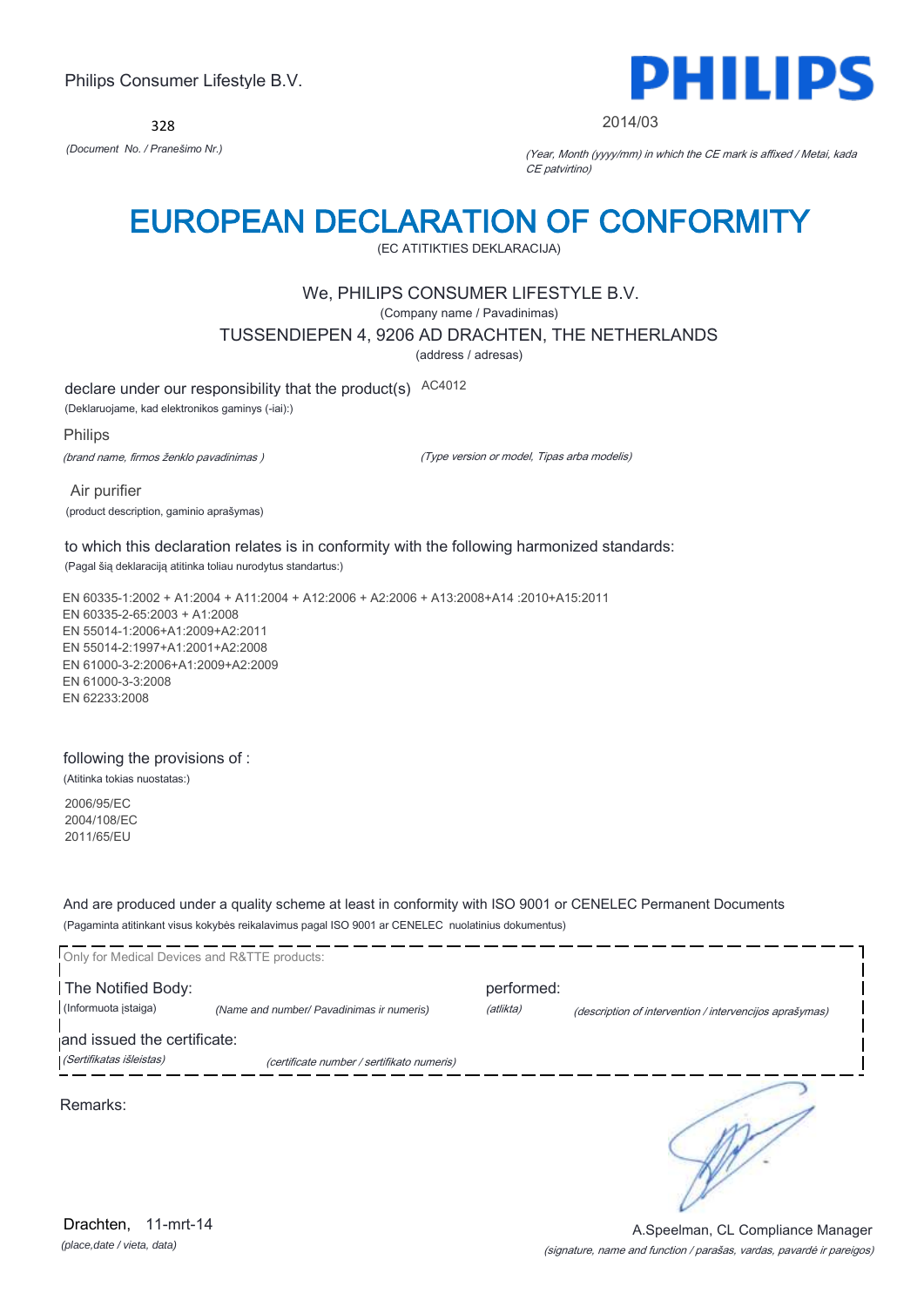328



#### 2014/03

*(Document No. / Ziņojums Nr)* (Year, Month (yyyy/mm) in which the CE mark is affixed / Gads kurā CE zīme ieviesta)

## EUROPEAN DECLARATION OF CONFORMITY

(EC deklarācija atbilstība)

## We, PHILIPS CONSUMER LIFESTYLE B.V.

(Company name / vārds)

TUSSENDIEPEN 4, 9206 AD DRACHTEN, THE NETHERLANDS

(address / adrese)

declare under our responsibility that the product(s) AC4012

(deklarēt zem vai atbildība ka, elektronisks produkts)

Philips

(brand name, fabrikas marka vārds)

(Type version or model, Tips, versija vai modelis)

 Air purifier (product description, produkta apraksts)

to which this declaration relates is in conformity with the following harmonized standards: (Kam ši deklarācija atbilst ir apliecināt ar sekojošiem saskaņotiem standartiem)

EN 60335-1:2002 + A1:2004 + A11:2004 + A12:2006 + A2:2006 + A13:2008+A14 :2010+A15:2011 EN 60335-2-65:2003 + A1:2008 EN 55014-1:2006+A1:2009+A2:2011 EN 55014-2:1997+A1:2001+A2:2008 EN 61000-3-2:2006+A1:2009+A2:2009 EN 61000-3-3:2008 EN 62233:2008

### following the provisions of :

(Sekojot noteikumiem)

2006/95/EC 2004/108/EC 2011/65/EU

And are produced under a quality scheme at least in conformity with ISO 9001 or CENELEC Permanent Documents (Tiek ražots zem kvalitātes sistēma kas ir apstiprināta ar ISO 9001 vai CENELEC pastāvošiem dokumentiem )

| Only for Medical Devices and R&TTE products:            |                                           |                          |                                                        |
|---------------------------------------------------------|-------------------------------------------|--------------------------|--------------------------------------------------------|
| The Notified Body:<br>(Reģistrēta galvenā daļa)         | (Name and number/ vārds un numurs)        | performed:<br>(paveikts) | (description of intervention / intervencijas apraksts) |
| and issued the certificate:<br>(Un izveido sertifikātu) | (certificate number / sertifikāta numurs) |                          |                                                        |
| Remarks:                                                |                                           |                          |                                                        |
|                                                         |                                           |                          |                                                        |

*(place,date / vieta, datums)* Drachten, 11-mrt-14

#### (signature, name and function / parskts, vārds un amatpienākums) A.Speelman, CL Compliance Manager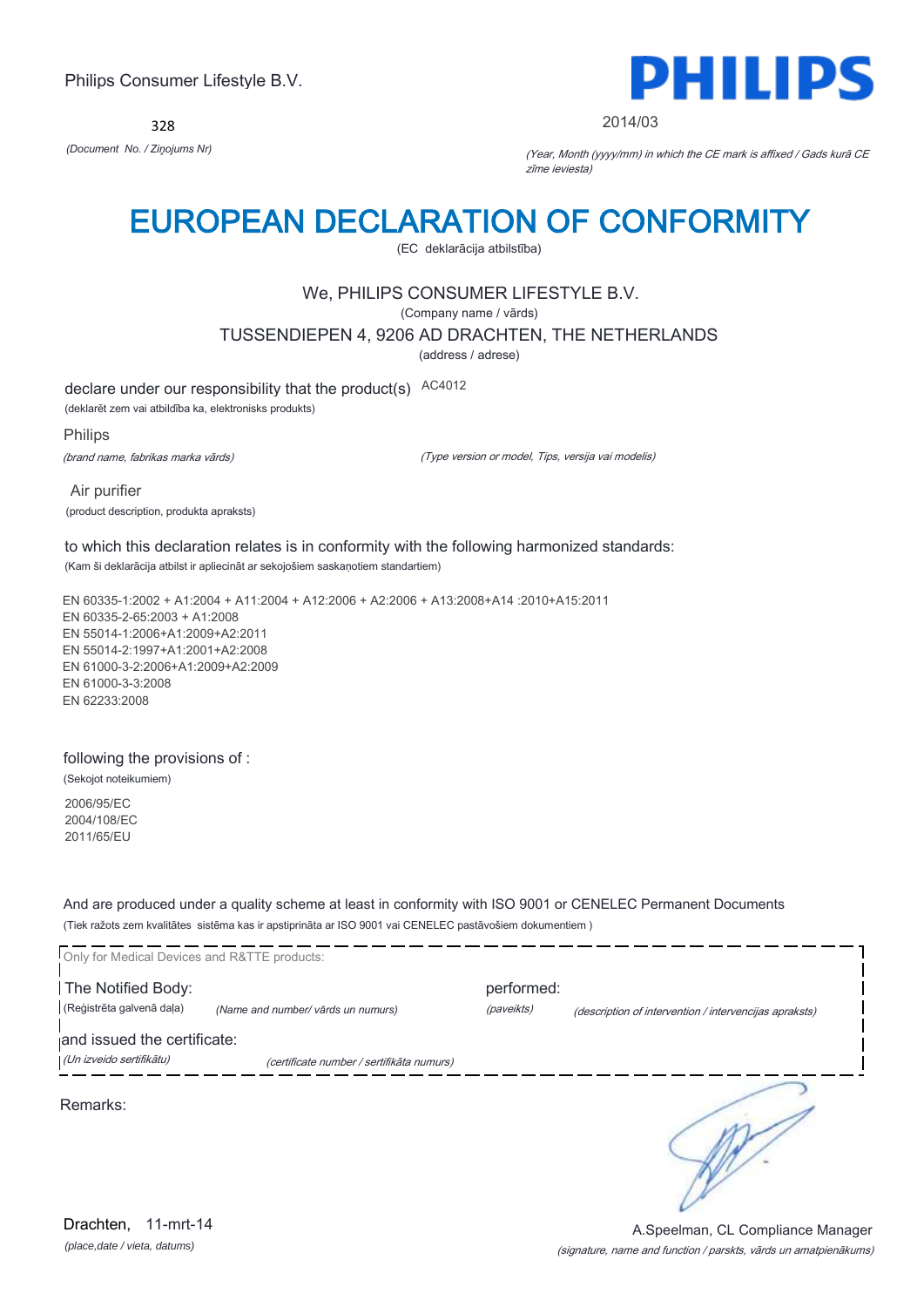328



#### 2014/03

*(Document No. / Numer raportu)* (Year, Month (yyyy/mm) in which the CE mark is affixed / Rok, w którym oznakowanie CE zostało umieszczone na wyrobie)

# EUROPEAN DECLARATION OF CONFORMITY

(DEKLARACJA ZGODNOŚCI CE)

## We, PHILIPS CONSUMER LIFESTYLE B.V.

(Company name / Nazwa)

TUSSENDIEPEN 4, 9206 AD DRACHTEN, THE NETHERLANDS

(address / adres)

declare under our responsibility that the product(s) AC4012

(Deklarujemy na naszą odpowiedzialność, że urządzeni(e/a) elektryczne)

Philips

(brand name, marka)

(Type version or model, Typ lub model)

 Air purifier (product description, nazwa /opis produktu)

### to which this declaration relates is in conformity with the following harmonized standards: (Do którego odnosi się niniejsza deklaracja jest zgodny z następującymi normami zharmonizowanymi)

EN 60335-1:2002 + A1:2004 + A11:2004 + A12:2006 + A2:2006 + A13:2008+A14 :2010+A15:2011 EN 60335-2-65:2003 + A1:2008 EN 55014-1:2006+A1:2009+A2:2011 EN 55014-2:1997+A1:2001+A2:2008 EN 61000-3-2:2006+A1:2009+A2:2009 EN 61000-3-3:2008 EN 62233:2008

### following the provisions of :

(Zgodnie z dyrektywami)

2006/95/EC 2004/108/EC 2011/65/EU

And are produced under a quality scheme at least in conformity with ISO 9001 or CENELEC Permanent Documents (oraz został wyprodukowany zgodnie ze standardami jakościowymi takimi jak ISO9001 lub CENELEC Permanent Documents)

| Only for Medical Devices and R&TTE products:         |                                          |                          |                                                |
|------------------------------------------------------|------------------------------------------|--------------------------|------------------------------------------------|
| The Notified Body:<br>(Jednostka certyfikująca)      | (Name and number/ Nazwa i numer)         | performed:<br>(wykonała) | (description of intervention / rodzaj badania) |
| and issued the certificate:<br>(i wydała certyfikat) | (certificate number / numer certyfikatu) |                          |                                                |
| Remarks:                                             |                                          |                          |                                                |

### (signature, name and function / podpis, imię i nazwisko oraz funkcja) A.Speelman, CL Compliance Manager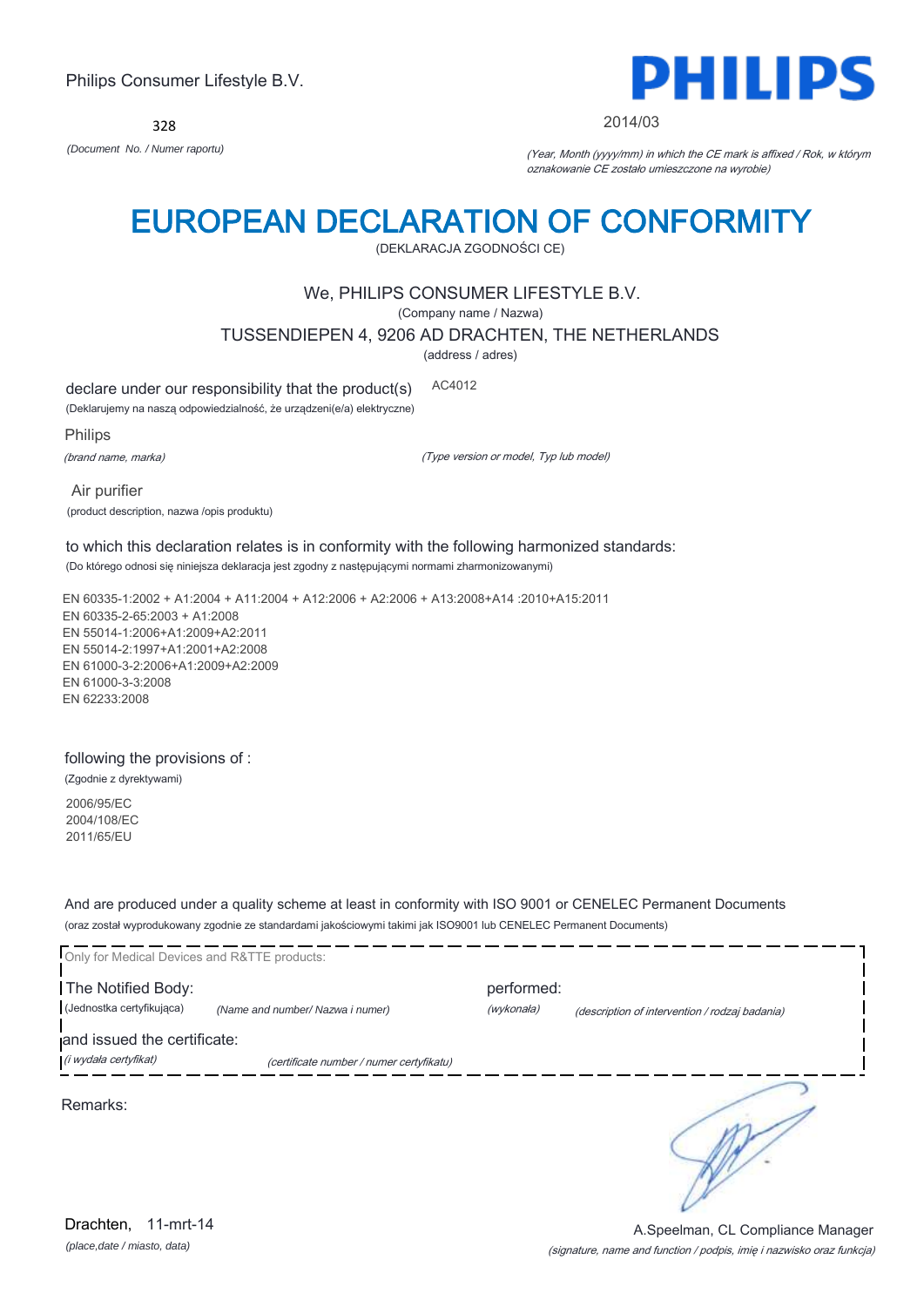328



#### 2014/03

*(Document No. / Relatório No.)* (Year, Month (yyyy/mm) in which the CE mark is affixed / Ano em que a marca CE é afixada)

## EUROPEAN DECLARATION OF CONFORMITY

(DECLARAÇÃODE CONFORMIDADE CE)

## We, PHILIPS CONSUMER LIFESTYLE B.V.

(Company name / Nome)

TUSSENDIEPEN 4, 9206 AD DRACHTEN, THE NETHERLANDS

(address)

declare under our responsibility that the product(s) AC4012

(Declara sob a sua responsabilidade que o(s) producto(s) eléctricos )

Philips

(brand name, nome da marca)

(Type version or model, Indicar versão ou modelo)

 Air purifier (product description, Descrição do produto)

#### to which this declaration relates is in conformity with the following harmonized standards: (Aqueles a quem esta declaração se derige, está em conformidade com as seguintes normas harmonizadas)

EN 60335-1:2002 + A1:2004 + A11:2004 + A12:2006 + A2:2006 + A13:2008+A14 :2010+A15:2011 EN 60335-2-65:2003 + A1:2008 EN 55014-1:2006+A1:2009+A2:2011 EN 55014-2:1997+A1:2001+A2:2008 EN 61000-3-2:2006+A1:2009+A2:2009 EN 61000-3-3:2008 EN 62233:2008

### following the provisions of :

(Na sequência do disposto em:)

2006/95/EC 2004/108/EC 2011/65/EU

And are produced under a quality scheme at least in conformity with ISO 9001 or CENELEC Permanent Documents (E são produzidos sob um regime de qualidade, pelo menos, em conformidade com a norma ISO 9001 ou Documentos Permanentes CENELEC)

| Only for Medical Devices and R&TTE products: |                                           |             |                                                          |
|----------------------------------------------|-------------------------------------------|-------------|----------------------------------------------------------|
| The Notified Body:                           |                                           | performed:  |                                                          |
| (O organismo notificado)                     | (Name and number/Nome e número)           | (realizada) | (description of intervention / descrição da intervenção) |
| and issued the certificate:                  |                                           |             |                                                          |
| (E emitido o certificado)                    | (certificate number / certificado número) |             |                                                          |
| Remarks:                                     |                                           |             |                                                          |

(signature, name and function / assinatura, nome e função) A.Speelman, CL Compliance Manager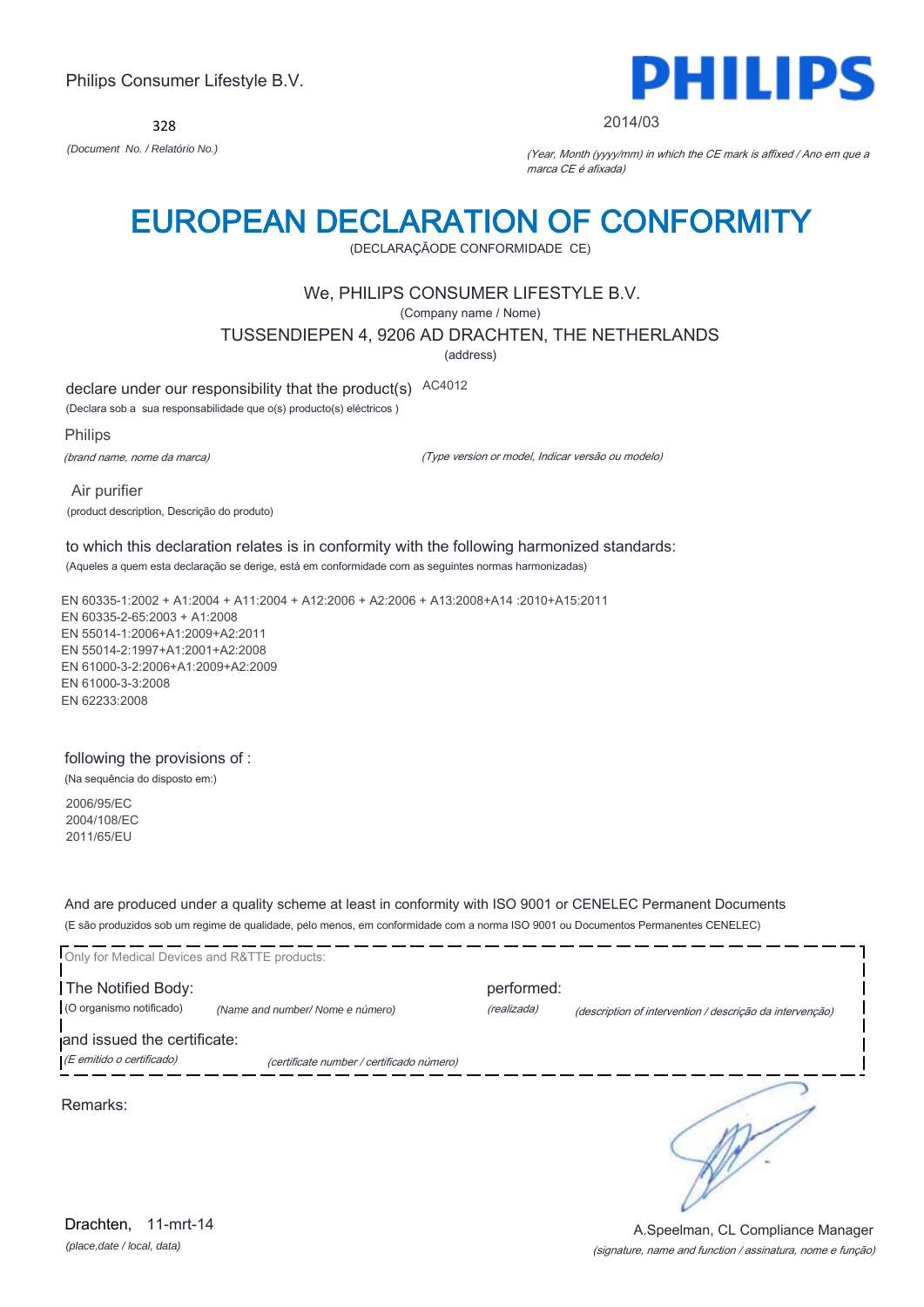328



#### 2014/03

*(Document No. / Nr. raport)* (Year, Month (yyyy/mm) in which the CE mark is affixed / Anul în care este aplicat marcajul CE)

## EUROPEAN DECLARATION OF CONFORMITY

(DECLARAŢIE DE CONFORMITATE CE)

## We, PHILIPS CONSUMER LIFESTYLE B.V.

(Company name / Nume)

TUSSENDIEPEN 4, 9206 AD DRACHTEN, THE NETHERLANDS

(address / adresă)

declare under our responsibility that the product(s) AC4012

(Declarăm pe proprie răspundere că produsul (produsele) electric(e))

Philips

(brand name, marca)

(Type version or model, Tip sau model)

 Air purifier (product description, descriere produs)

to which this declaration relates is in conformity with the following harmonized standards: (La care se referă această declaraţie, este in conformitate cu următoarele standarde armonizate)

EN 60335-1:2002 + A1:2004 + A11:2004 + A12:2006 + A2:2006 + A13:2008+A14 :2010+A15:2011 EN 60335-2-65:2003 + A1:2008 EN 55014-1:2006+A1:2009+A2:2011 EN 55014-2:1997+A1:2001+A2:2008 EN 61000-3-2:2006+A1:2009+A2:2009 EN 61000-3-3:2008 EN 62233:2008

### following the provisions of :

(În conformitate cu dispoziţiile directivelor)

2006/95/EC 2004/108/EC 2011/65/EU

And are produced under a quality scheme at least in conformity with ISO 9001 or CENELEC Permanent Documents (Şi sunt fabricate după o schemă de calitate conformă cel puţin cu standardul ISO 9001 sau Documentele Permanente CENELEC)

| Only for Medical Devices and R&TTE products:            |                                               |              |                                                         |
|---------------------------------------------------------|-----------------------------------------------|--------------|---------------------------------------------------------|
| The Notified Body:                                      |                                               | performed:   |                                                         |
| (Organismul notificat)                                  | (Name and number/ Nume si număr)              | (a efectuat) | (description of intervention / descrierea interventiei) |
| and issued the certificate:<br>(Și a emis certificatul) | (certificate number / Numărul certificatului) |              |                                                         |
| Remarks:                                                |                                               |              |                                                         |

*(place,date / locul, data)* Drachten, 11-mrt-14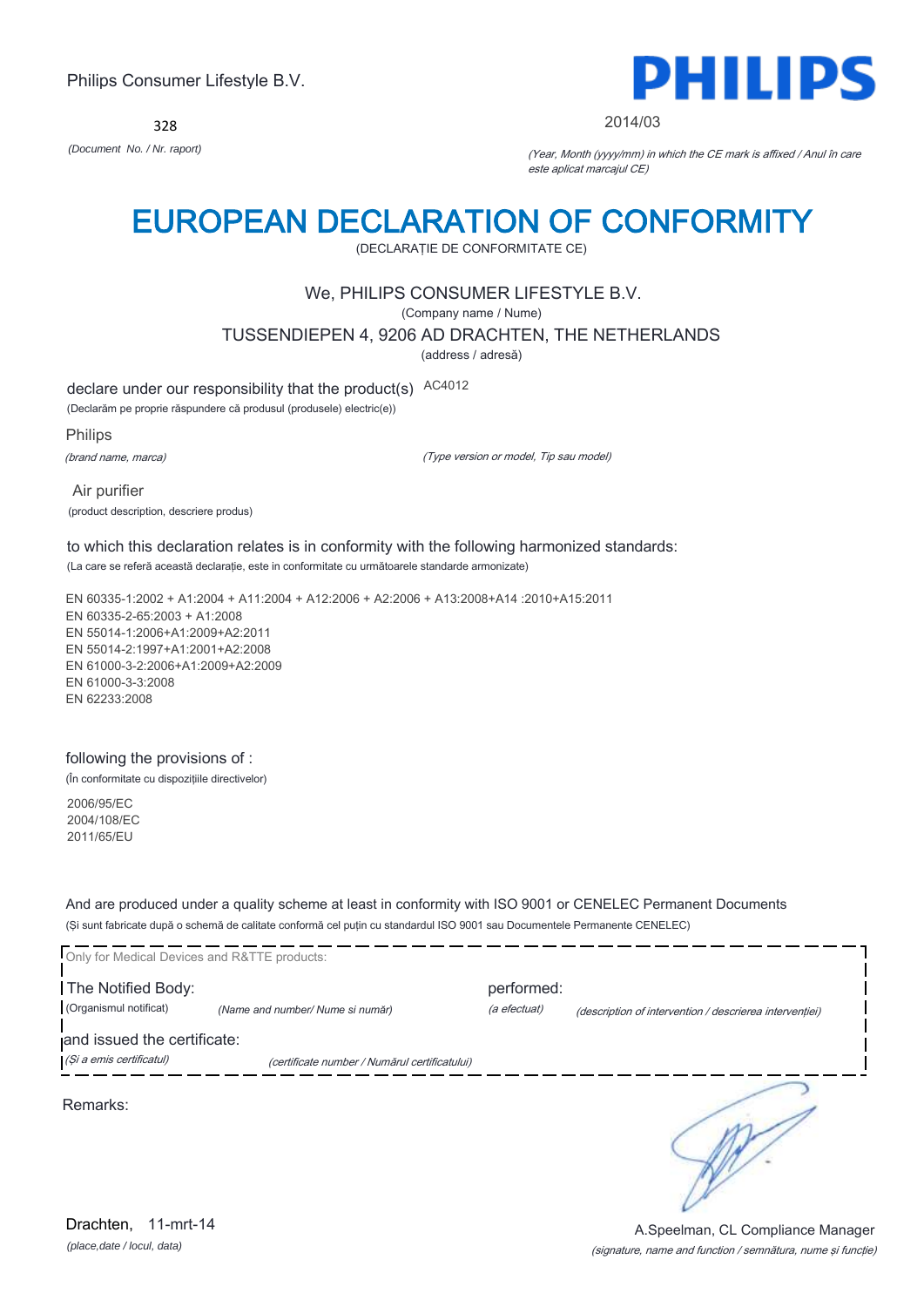328



#### 2014/03

*(Document No. / Номер протокола)* (Year, Month (yyyy/mm) in which the CE mark is affixed / Год начала маркировки знаком CE)

## EUROPEAN DECLARATION OF CONFORMITY

(CE Декларация о соответствии)

### We, PHILIPS CONSUMER LIFESTYLE B.V.

(Company name / Юридическое имя)

TUSSENDIEPEN 4, 9206 AD DRACHTEN, THE NETHERLANDS

(address / адрес)

declare under our responsibility that the product(s): AC4012

(Декларируем под нашу ответственность, что электрическая продукция)

Philips

(brand name, торговая марка)

(Type version or model, тип, модель)

 Air purifier (product description, описание продукции)

to which this declaration relates is in conformity with the following harmonized standards: (указанная в данной декларации, соответствует требованиям следующих стандартов:)

EN 60335-1:2002 + A1:2004 + A11:2004 + A12:2006 + A2:2006 + A13:2008+A14 :2010+A15:2011 EN 60335-2-65:2003 + A1:2008 EN 55014-1:2006+A1:2009+A2:2011 EN 55014-2:1997+A1:2001+A2:2008 EN 61000-3-2:2006+A1:2009+A2:2009 EN 61000-3-3:2008 EN 62233:2008

#### following the provisions of :

(В соответствие с положениями:)

2006/95/EC 2004/108/EC 2011/65/EU

And are produced under a quality scheme at least in conformity with ISO 9001 or CENELEC Permanent Documents (по крайней мере, в соответствии с ISO 9001 или)

Only for Medical Devices and R&TTE products: The Notified Body: performed: (Нотифицированный Орган) *(Name and number/ Название и номер)* (проверил(а)) (description of intervention / описание проверки) and issued the certificate: (и выпустил(а) сертификат) (certificate number / номер сертификата) ∍ Remarks:

*(place,date / место, дата)* Drachten, 11-mrt-14

(signature, name and function / подпись, имя и должность) A.Speelman, CL Compliance Manager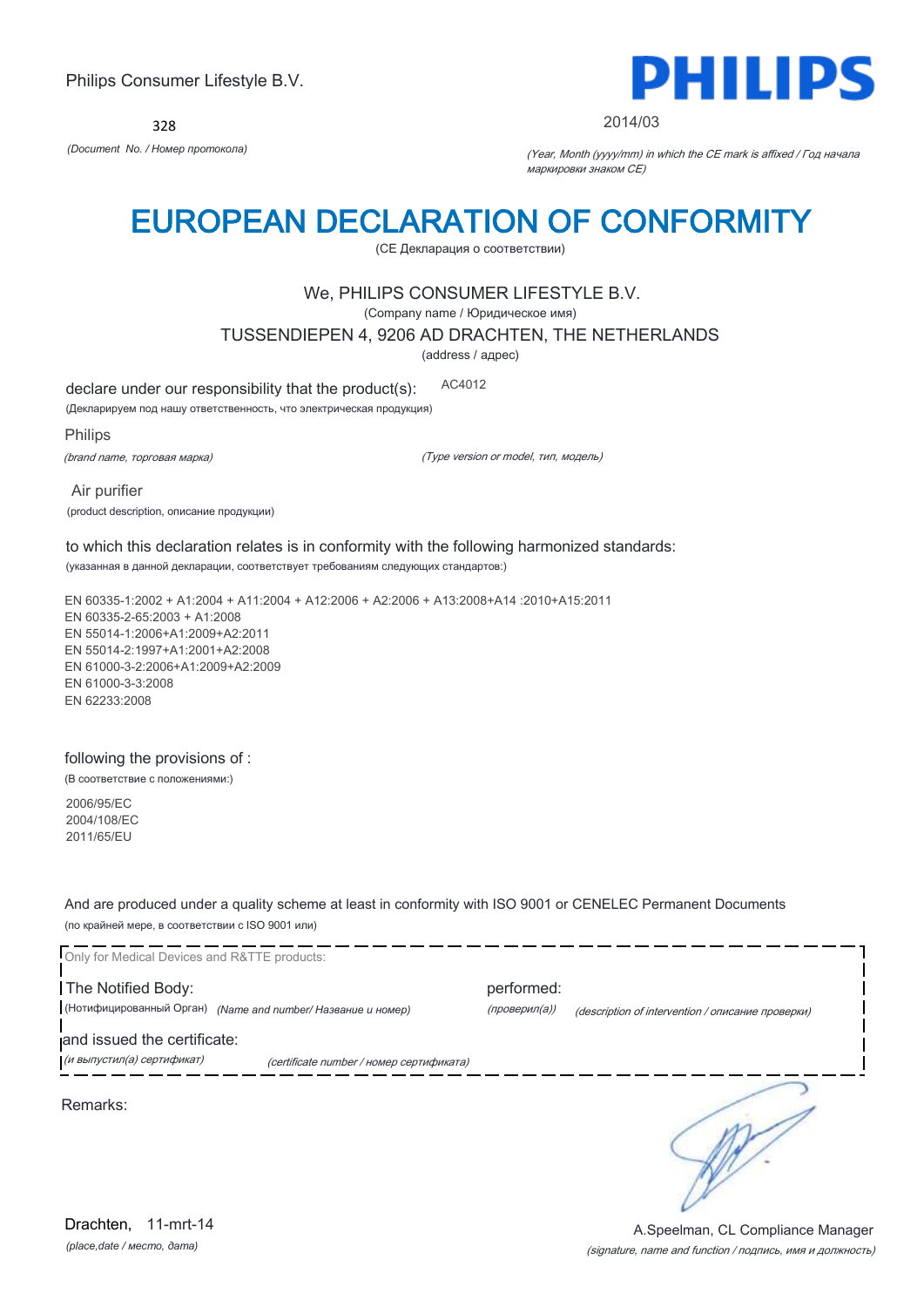328



#### 2014/03

*(Document No. / Správa č.)* (Year, Month (yyyy/mm) in which the CE mark is affixed / Rok v ktorom je opatrený znakom CE)

## EUROPEAN DECLARATION OF CONFORMITY

(Rok v ktorom je opatrený znakom CE)

## We, PHILIPS CONSUMER LIFESTYLE B.V.

(Company name / Meno )

### TUSSENDIEPEN 4, 9206 AD DRACHTEN, THE NETHERLANDS

(address / adresa)

declare under our responsibility that the product(s) AC4012

(Prehlasujeme na svoju zodpovednosť, že elektrický výrobok(y))

Philips

(brand name, názov značky)

(Type version or model, Typové označenie alebo model)

 Air purifier (product description, opis prístroja)

### to which this declaration relates is in conformity with the following harmonized standards: (Na ktorý sa toto vyhlásenie vzťahuje, je v zhode s nasledujúcimi harmonizovanými normami)

EN 60335-1:2002 + A1:2004 + A11:2004 + A12:2006 + A2:2006 + A13:2008+A14 :2010+A15:2011 EN 60335-2-65:2003 + A1:2008 EN 55014-1:2006+A1:2009+A2:2011 EN 55014-2:1997+A1:2001+A2:2008 EN 61000-3-2:2006+A1:2009+A2:2009 EN 61000-3-3:2008 EN 62233:2008

#### following the provisions of :

(V nadväznosti na ustanovenia)

2006/95/EC 2004/108/EC 2011/65/EU

And are produced under a quality scheme at least in conformity with ISO 9001 or CENELEC Permanent Documents (A sú vyrobené systémom kvality minimálne v súlade s normou ISO 9001 alebo CENELEC dokumentmi)

| Only for Medical Devices and R&TTE products:        |                                         |                         |                                             |
|-----------------------------------------------------|-----------------------------------------|-------------------------|---------------------------------------------|
| The Notified Body:<br>(Notifikovaný orgán)          | (Name and number/ Názov a číslo)        | performed:<br>(vykonal) | (description of intervention / opis zásahu) |
| and issued the certificate:<br>(A vydal osvedčenie) | (certificate number / číslo osvedčenia) |                         |                                             |
| Remarks:                                            |                                         |                         |                                             |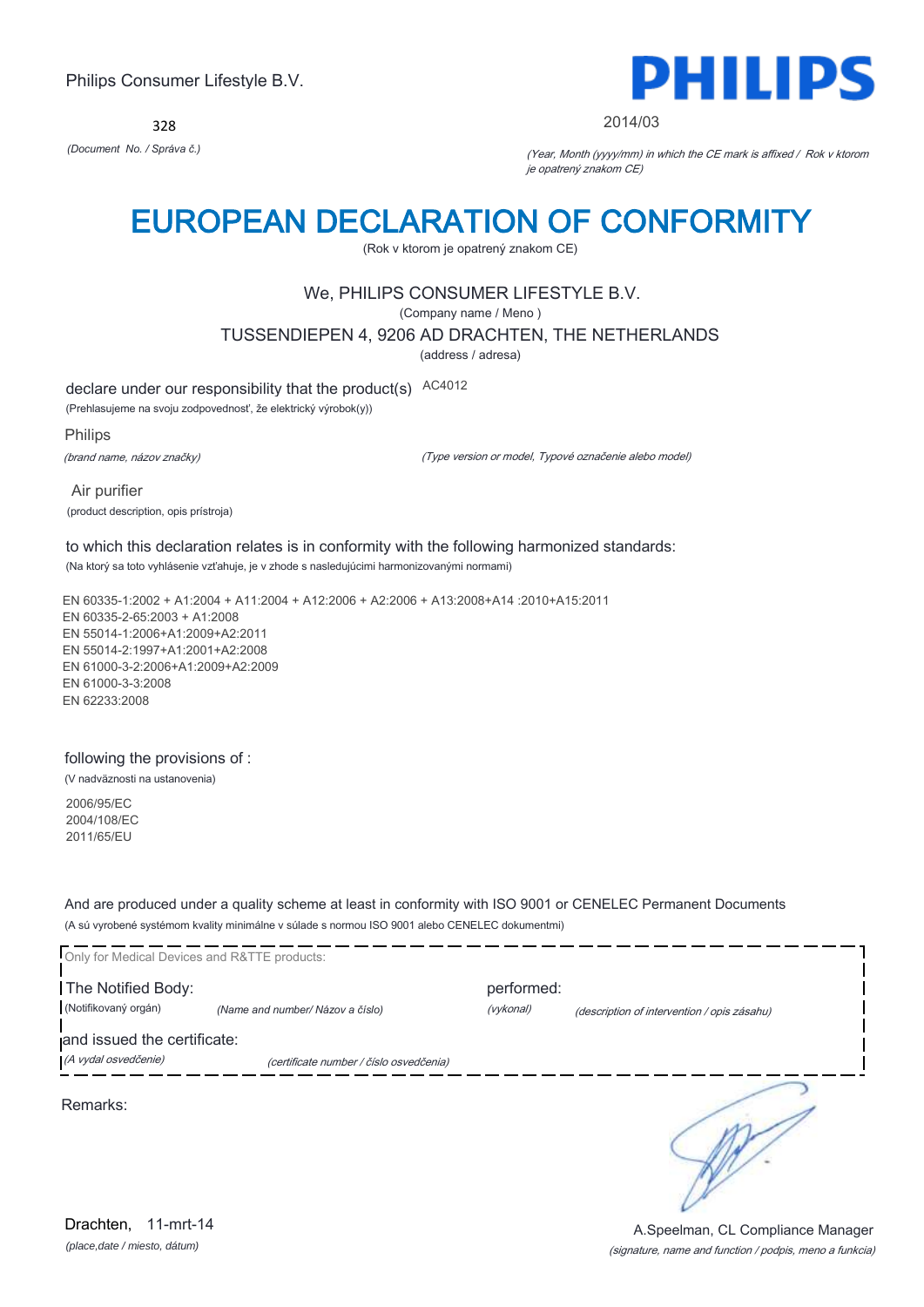328



2014/03

*(Document No. / Številka poročila)* (Year, Month (yyyy/mm) in which the CE mark is affixed / Leto namstitve CE znaka)

# EUROPEAN DECLARATION OF CONFORMITY

(Izjava o skladnosti)

## We, PHILIPS CONSUMER LIFESTYLE B.V.

(Company name / Ime)

TUSSENDIEPEN 4, 9206 AD DRACHTEN, THE NETHERLANDS

(address / Naslov)

declare under our responsibility that the product(s) AC4012

(S polno odgovornostjo izjavljamo)

Philips

(brand name, Ime znamke)

(Type version or model, Tip, verzija ali model)

 Air purifier (product description, Opis proizvoda)

to which this declaration relates is in conformity with the following harmonized standards: (Na katerega se nanaša ta izjava je skladen z naslednjimi harmoniziranimi standardi)

EN 60335-1:2002 + A1:2004 + A11:2004 + A12:2006 + A2:2006 + A13:2008+A14 :2010+A15:2011 EN 60335-2-65:2003 + A1:2008 EN 55014-1:2006+A1:2009+A2:2011 EN 55014-2:1997+A1:2001+A2:2008 EN 61000-3-2:2006+A1:2009+A2:2009 EN 61000-3-3:2008 EN 62233:2008

### following the provisions of :

(V skladu z naslednjimi odločbami)

2006/95/EC 2004/108/EC 2011/65/EU

And are produced under a quality scheme at least in conformity with ISO 9001 or CENELEC Permanent Documents (In so proizvedeni v skladu s shemo kakovosti najmanj v skladu z ISO 9001 ali CENELEC stalnimi dokumenti)

| Only for Medical Devices and R&TTE products: |                                             |                          |                                             |
|----------------------------------------------|---------------------------------------------|--------------------------|---------------------------------------------|
| The Notified Body:<br>(Priglašeno organ)     |                                             | performed:<br>(Izvršeno) |                                             |
| and issued the certificate:                  | (Name and number/ Ime in številka)          |                          | (description of intervention / Opis ukrepa) |
| (Izdaja certifikat)                          | (certificate number / Številka certifikata) |                          |                                             |
| Remarks:                                     |                                             |                          |                                             |

(signature, name and function / Podpis, Ime in funkcija) A.Speelman, CL Compliance Manager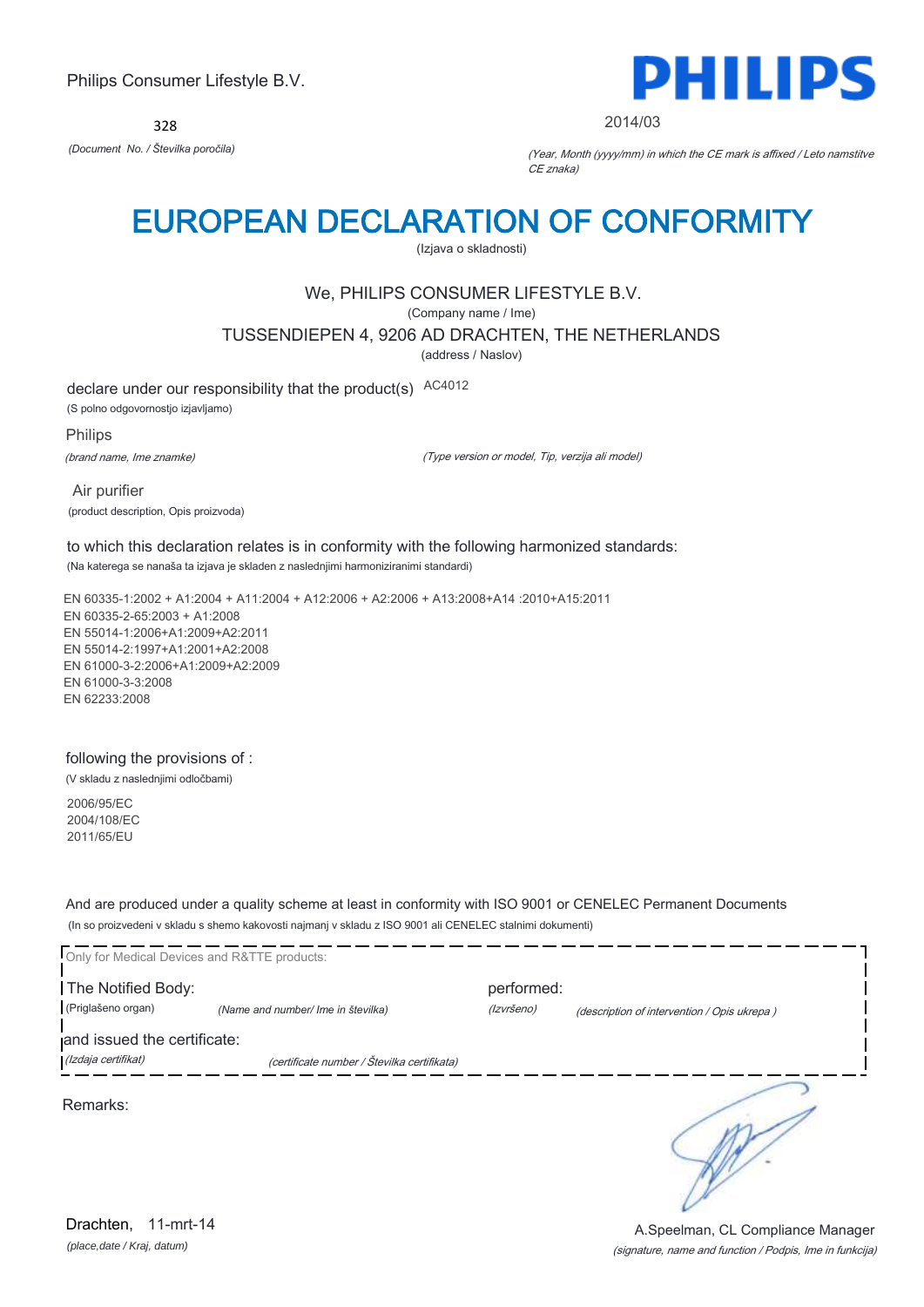328



2014/03

*(Document No. / Döküman Numarası)* (Year, Month (yyyy/mm) in which the CE mark is affixed / CE İbaresinin eklendiği yıl (yyyy/aa))

## EUROPEAN DECLARATION OF CONFORMITY

(EU UYGUNLUK BEYANI)

## We, PHILIPS CONSUMER LIFESTYLE B.V.

(Company name / İmalatçının ismi)

TUSSENDIEPEN 4, 9206 AD DRACHTEN, THE NETHERLANDS

(address / İmalatçının adresi )

declare under our responsibility that the product(s): AC4012

(bizim sorumluluğumuz altında işbu beyanın ilgili bulunduğu aşağıdaki elektrikli ürünün:)

Philips

(brand name, İsim )

(Type version or model, Tip veya model)

 Air purifier (product description, Ürün Açıklamas )

to which this declaration relates is in conformity with the following harmonized standards: (aşağıda belirtilen ilgili standartların gerektirdiği uygunluğa sahip olduğunu beyan ederiz)

EN 60335-1:2002 + A1:2004 + A11:2004 + A12:2006 + A2:2006 + A13:2008+A14 :2010+A15:2011 EN 60335-2-65:2003 + A1:2008 EN 55014-1:2006+A1:2009+A2:2011 EN 55014-2:1997+A1:2001+A2:2008 EN 61000-3-2:2006+A1:2009+A2:2009 EN 61000-3-3:2008 EN 62233:2008

### following the provisions of :

(Yasal hükümler şu şekildedir:)

2006/95/EC 2004/108/EC 2011/65/EU

And are produced under a quality scheme at least in conformity with ISO 9001 or CENELEC Permanent Documents (En az ISO 9001 veya CENELEC Daimi Belgelerine uygun kalite şemasına binaen mevcut ürünlerdir)

Only for Medical Devices and R&TTE products: The Notified Body: performed: (Yetkili Kurul) *(Name and number/ Isin ve numara)* (yerine getirmiştir) (description of intervention /müdahalenin tanımı ) and issued the certificate: (sertifikayı düzenlemiştir) (certificate number / sertifika numarası) ∋ Remarks:

*(place,date / Yer ve tarih )* Drachten, 11-mrt-14

(signature, name and function / İmza, isim ve görevi) A.Speelman, CL Compliance Manager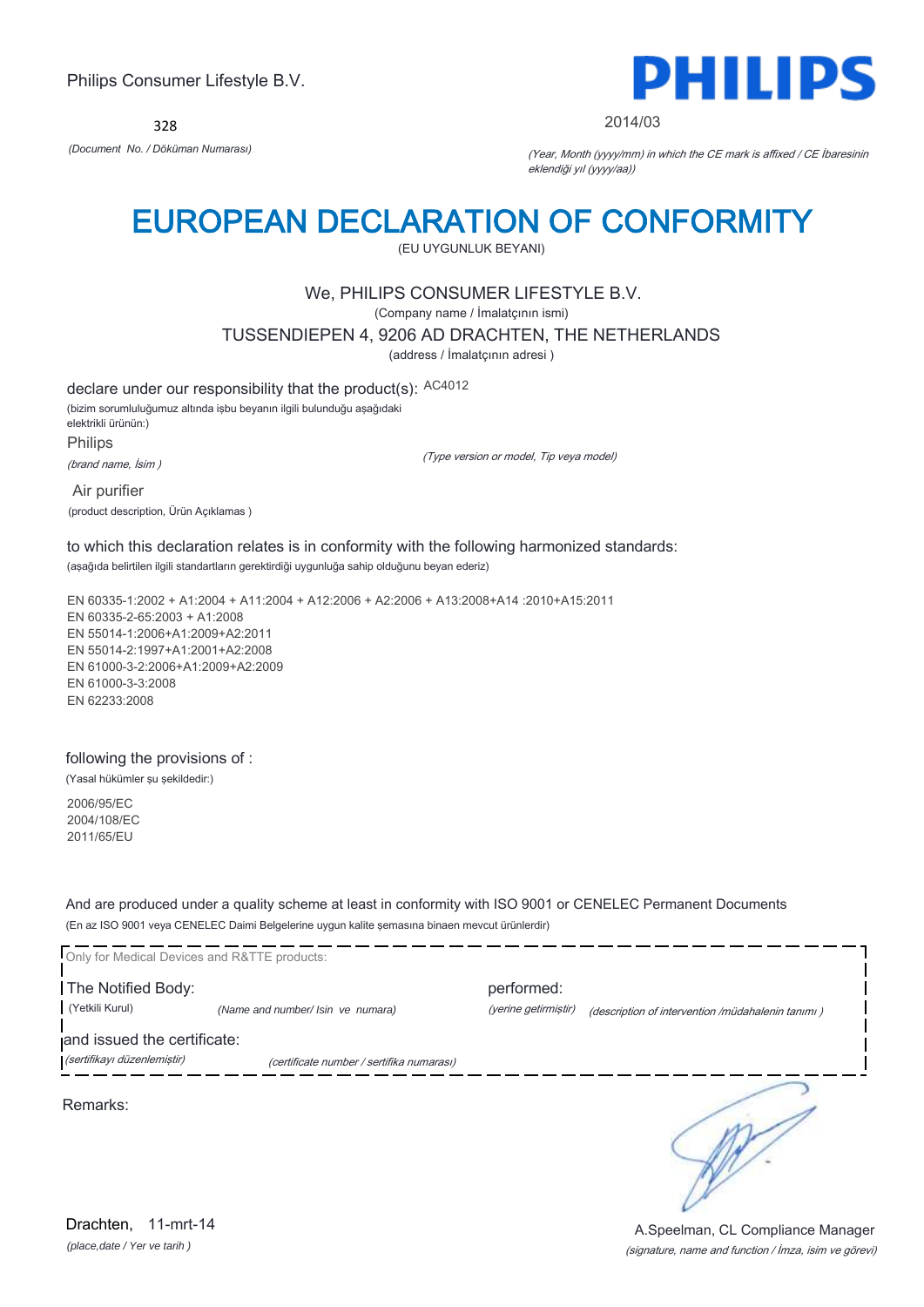328



#### 2014/03

*(Document No. / Broj izvještaja)* (Year, Month (yyyy/mm) in which the CE mark is affixed / Godina ishođenja CE oznake)

# EUROPEAN DECLARATION OF CONFORMITY

(Izjava o sukladnosti)

## We, PHILIPS CONSUMER LIFESTYLE B.V.

(Company name / Ime)

TUSSENDIEPEN 4, 9206 AD DRACHTEN, THE NETHERLANDS

(address / Adresa)

declare under our responsibility that the product(s) AC4012

(Odgovorno izjavljujemo da je elektični uređaj(i))

Philips

(brand name, Naziv robne marke)

(Type version or model, Tipska oznaka ili model)

 Air purifier (product description, opis proizvoda)

to which this declaration relates is in conformity with the following harmonized standards: (Na koje se ova izjava odnosi zadovoljava sljedeće usklađene norme)

EN 60335-1:2002 + A1:2004 + A11:2004 + A12:2006 + A2:2006 + A13:2008+A14 :2010+A15:2011 EN 60335-2-65:2003 + A1:2008 EN 55014-1:2006+A1:2009+A2:2011 EN 55014-2:1997+A1:2001+A2:2008 EN 61000-3-2:2006+A1:2009+A2:2009 EN 61000-3-3:2008 EN 62233:2008

### following the provisions of :

(Slijedom odredbi:)

2006/95/EC 2004/108/EC 2011/65/EU

And are produced under a quality scheme at least in conformity with ISO 9001 or CENELEC Permanent Documents (najmanje u skladu sa normom ISO 9001 ili)



*(place,date / Mjesto ,datum)* Drachten, 11-mrt-14

(signature, name and function / Potpis,ime i radno mjesto) A.Speelman, CL Compliance Manager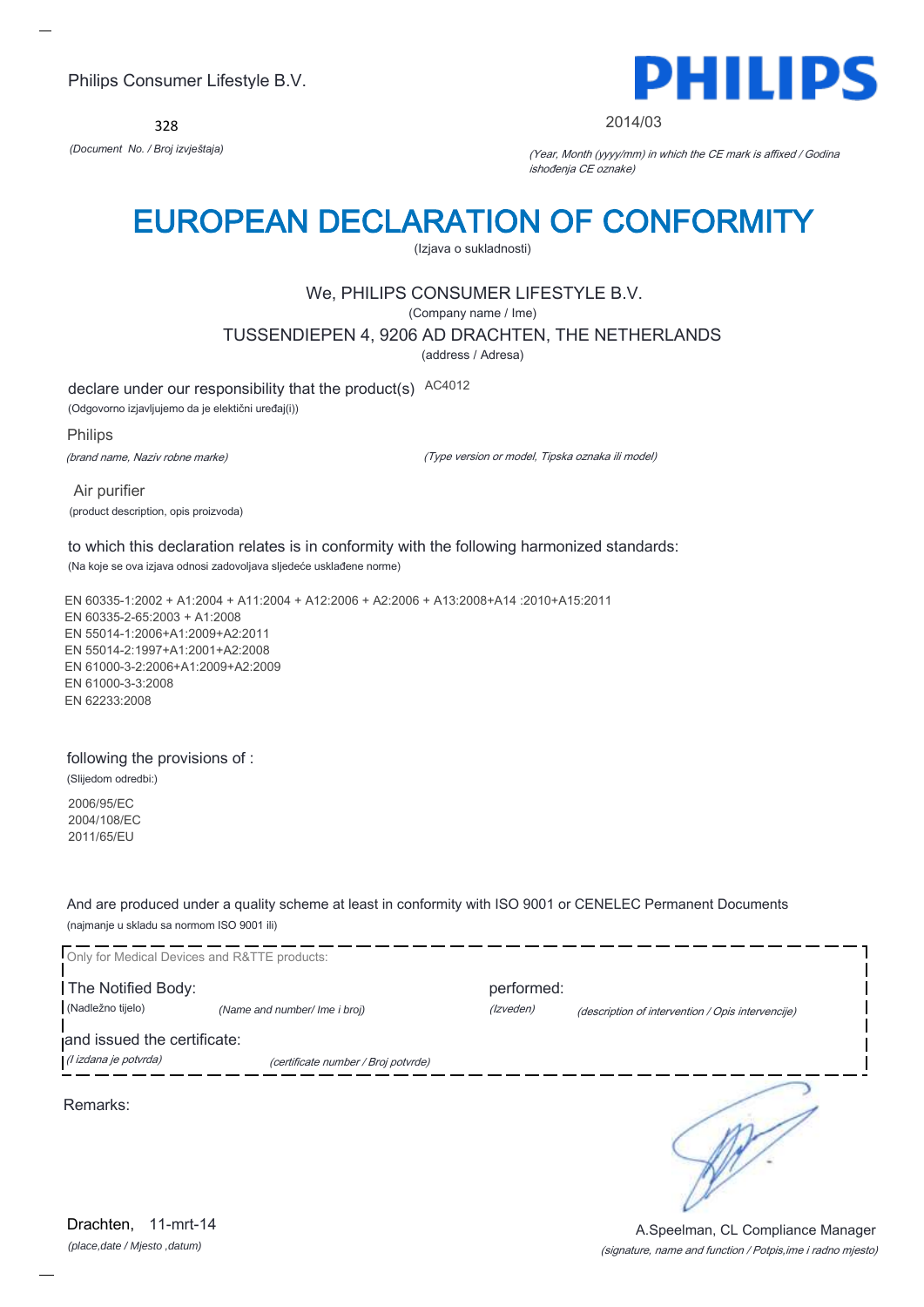328



#### 2014/03

*(Document No. / Αρ. έκθεσης)* (Year, Month (yyyy/mm) in which the CE mark is affixed / Έτος επικόλλησης του σήματος συμμόρφωσης CE)

## EUROPEAN DECLARATION OF CONFORMITY

(ΔΗΛΩΣΗ ΣΥΜΜΟΡΦΩΣΗΣ CE)

## We, PHILIPS CONSUMER LIFESTYLE B.V.

(Company name / Επωνυμία)

TUSSENDIEPEN 4, 9206 AD DRACHTEN, THE NETHERLANDS

(address / Διεύθυνση)

declare under our responsibility that the product(s) AC4012

(Δηλώνουμε υπεύθυνα ότι το ηλεκτρολογικό προϊόν/ προϊόντα)

Philips

(brand name, ονομασία μάρκας)

(Type version or model, Τύπος έκδοσης ή μοντέλο)

 Air purifier (product description, περιγραφή προϊόντος)

## to which this declaration relates is in conformity with the following harmonized standards:

(στο οποίο/ στα οποία αφορά η παρούσα δήλωση συμμορφούται/ συμμορφούνται με τα εξής εναρμονισμένα πρότυπα)

EN 60335-1:2002 + A1:2004 + A11:2004 + A12:2006 + A2:2006 + A13:2008+A14 :2010+A15:2011 EN 60335-2-65:2003 + A1:2008 EN 55014-1:2006+A1:2009+A2:2011 EN 55014-2:1997+A1:2001+A2:2008 EN 61000-3-2:2006+A1:2009+A2:2009 EN 61000-3-3:2008 EN 62233:2008

#### following the provisions of :

(Σύμφωνα με τις διατάξεις των οδηγιών)

2006/95/EC 2004/108/EC 2011/65/EU

And are produced under a quality scheme at least in conformity with ISO 9001 or CENELEC Permanent Documents

(Και παράγεται/ παράγονται σύμφωνα με ένα ποιοτικό πρόγραμμα που συμμορφούται, κατ'ελάχιστον, με το πρότυπο ISO 9001 ή με τα Μόνιμα Έγγραφα Τεκμηρίωσης της CENELEC) \_\_

| Only for Medical Devices and R&TTE products: |                                               |             |                                                      |
|----------------------------------------------|-----------------------------------------------|-------------|------------------------------------------------------|
| The Notified Body:                           |                                               | performed:  |                                                      |
| (Ο ειδοποιηθείς οργανισμός)                  | (Name and number/ Ονομασία και αριθμός)       | (διεξήγαγε) | (description of intervention / περιγραφή παρέμβασης) |
| and issued the certificate:                  |                                               |             |                                                      |
| (Και εξέδωσε το πιστοποιητικό)               | (certificate number / αριθμός πιστοποιητικού) |             |                                                      |
| Remarks:                                     |                                               |             |                                                      |
|                                              |                                               |             |                                                      |